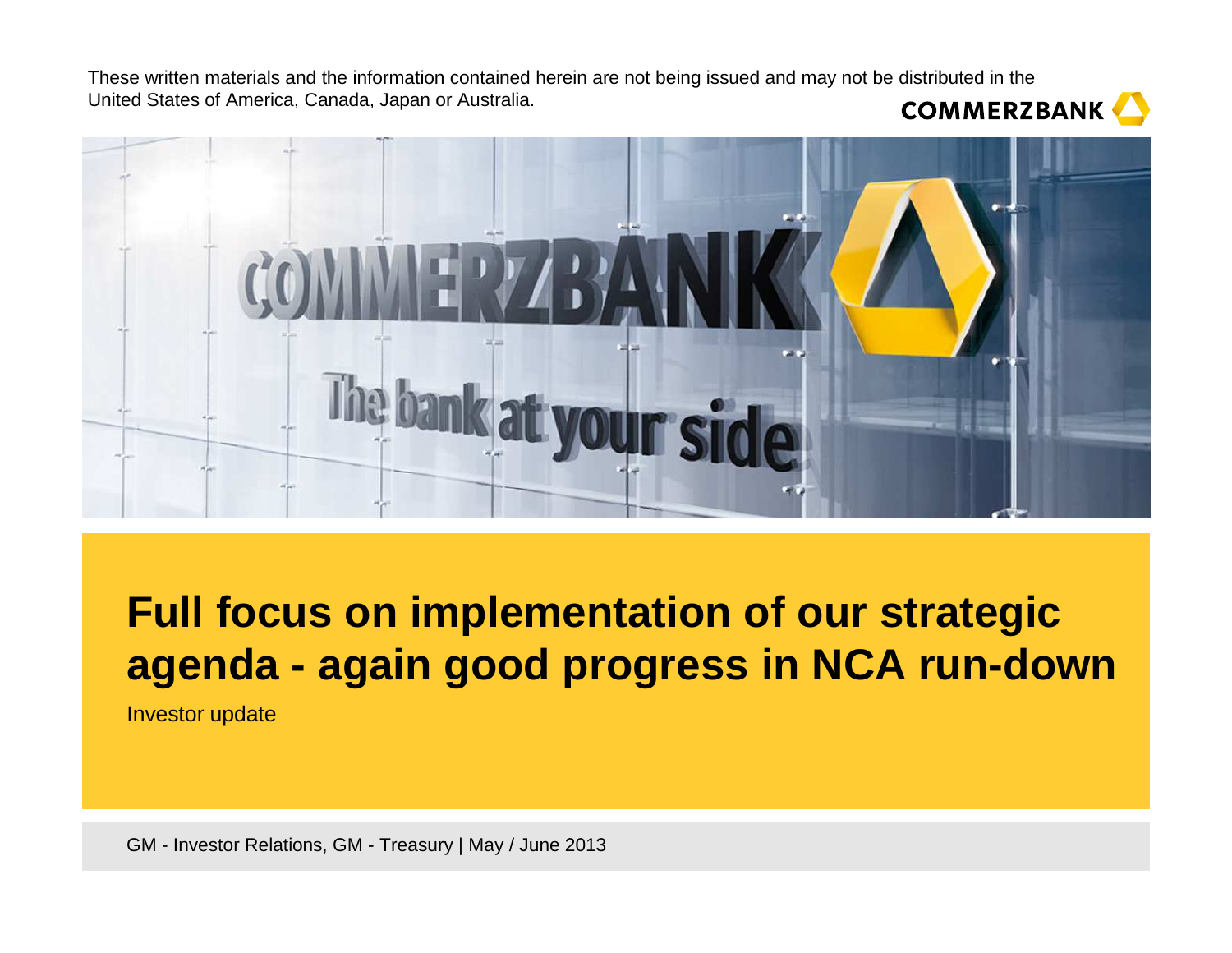### **Transaction rationale**

| <b>Fully repay SoFFin/</b><br><b>Allianz Silent</b><br><b>Participations</b> |  | > Final redemption of SoFFin and Allianz Silent Participations<br>Repayment of SoFFin and Allianz Silent Participations saves in annual coupon payments of<br>€214m                                                                                                                                                                                 |
|------------------------------------------------------------------------------|--|-----------------------------------------------------------------------------------------------------------------------------------------------------------------------------------------------------------------------------------------------------------------------------------------------------------------------------------------------------|
| <b>Increase Basel III</b><br><b>CET 1 ratios</b>                             |  | > Already significantly improved and strong capital ratios under current Basel 2.5 rules with<br>11.5% Core-Tier 1 at end of Q1 2013<br>Transaction lifts Commerzbank's Basel III fully phased-in CET 1 ratio by c.1ppt to an<br>expected 8.4% <sup>1)</sup> and allows faster compliance with targeted 9% Basel III fully phased-in<br>CET 1 ratio |
| <b>Enhance future</b><br>dividend payment<br>ability                         |  | > Full repayment of Silent Participations and saving of future coupon payments to SoFFin and<br>Allianz improves medium-term dividend payment ability<br>Faster compliance with Basel III fully phased-in CET 1 target capital ratios is expected to<br>allow Commerzbank an earlier resumption of dividend payments                                |
| <b>Focus fully on</b><br>executing operative<br>strategy                     |  | > Transaction allows full focus on achieving strategic goals announced at Investors' Day<br>> Transformation of PC business model with first successes<br>Leverage and grow our business model in Mittelstandsbank<br>> Value-oriented wind down of NCA                                                                                             |

1) Pro-forma based on Q1 2013 Basel III fully phased-in CET 1 ratio, impact from capital increase and under Commerzbank estimates regarding final Basel III regime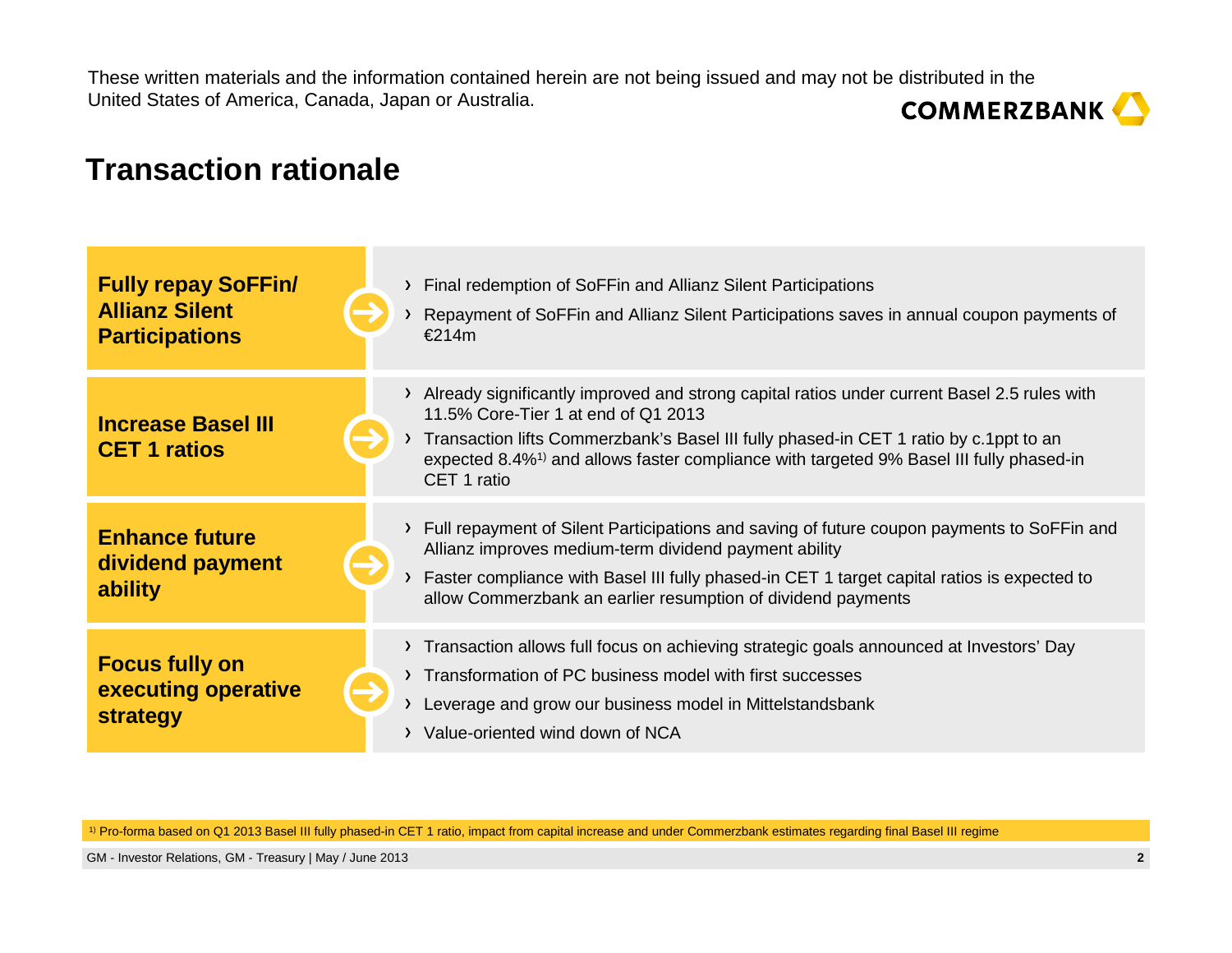### **Significantly improved Basel III capital ratios after the transaction**



<sup>1)</sup> Under Commerzbank estimates regarding final Basel III regime 2) Pro-forma based on Q1 2013 Basel III fully phased-in CET 1 ratio and impact from capital increase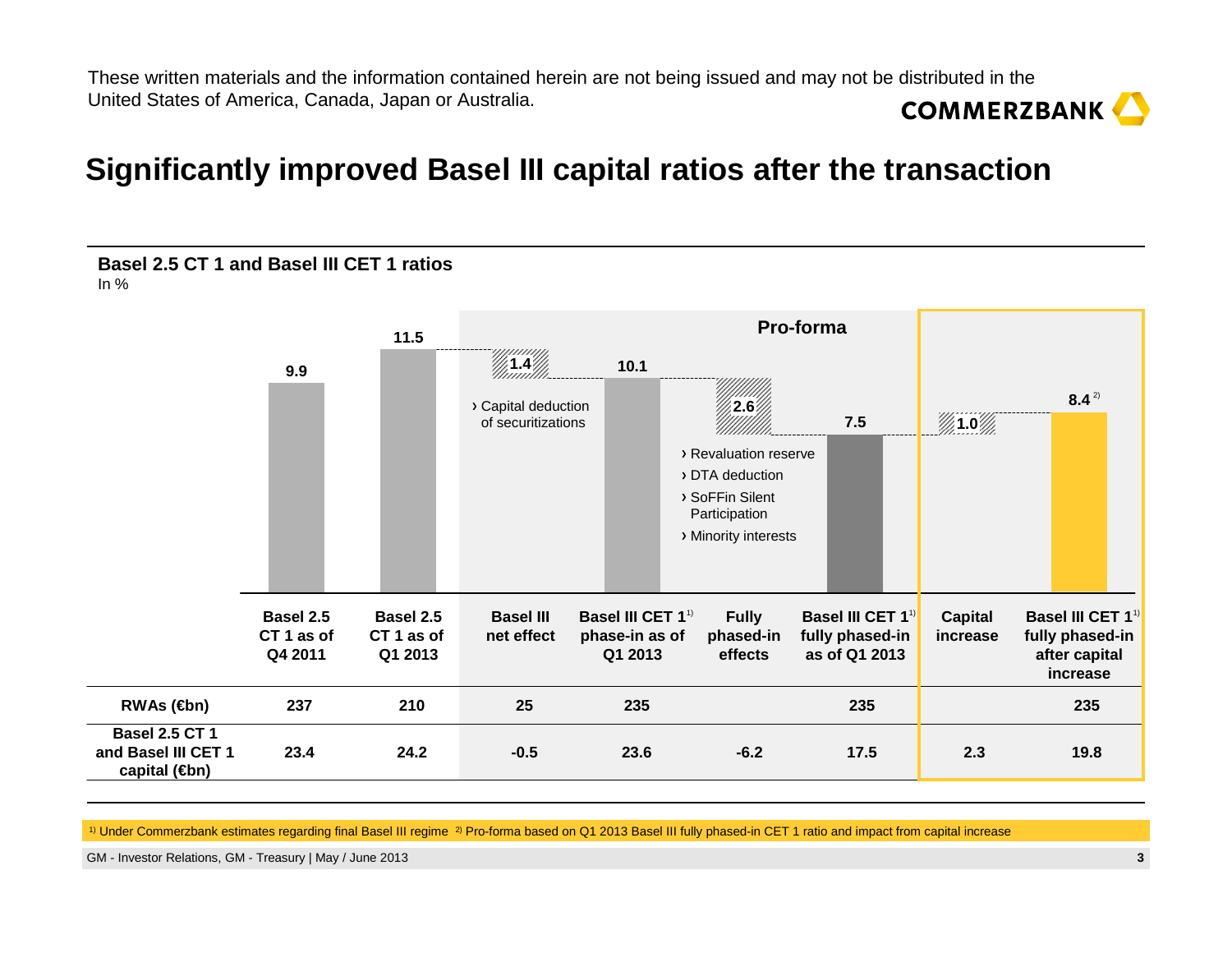# **COMMERZBANK**

# **2013 Commerzbank will focus on implementing its strategic agenda**



New strategic agenda was announced in November 2012. We are now implementing initiatives in a very disciplined way

A number of initiatives are already delivering positive results, especially in the private customer business

We made good progress in the Non-Core Assets segment, where risks and nonstrategic assets were further reduced in line with our value preserving strategy



We stated clearly that we are adjusting our current personnel capacities to the changing market environment. The necessary job cuts will apply to all areas of the Bank. Necessary restructuring costs have already been booked in Q1 2013



Note: All numbers for previous quarters are restated to conform to new financial disclosure as of 1 January 2013 for comparability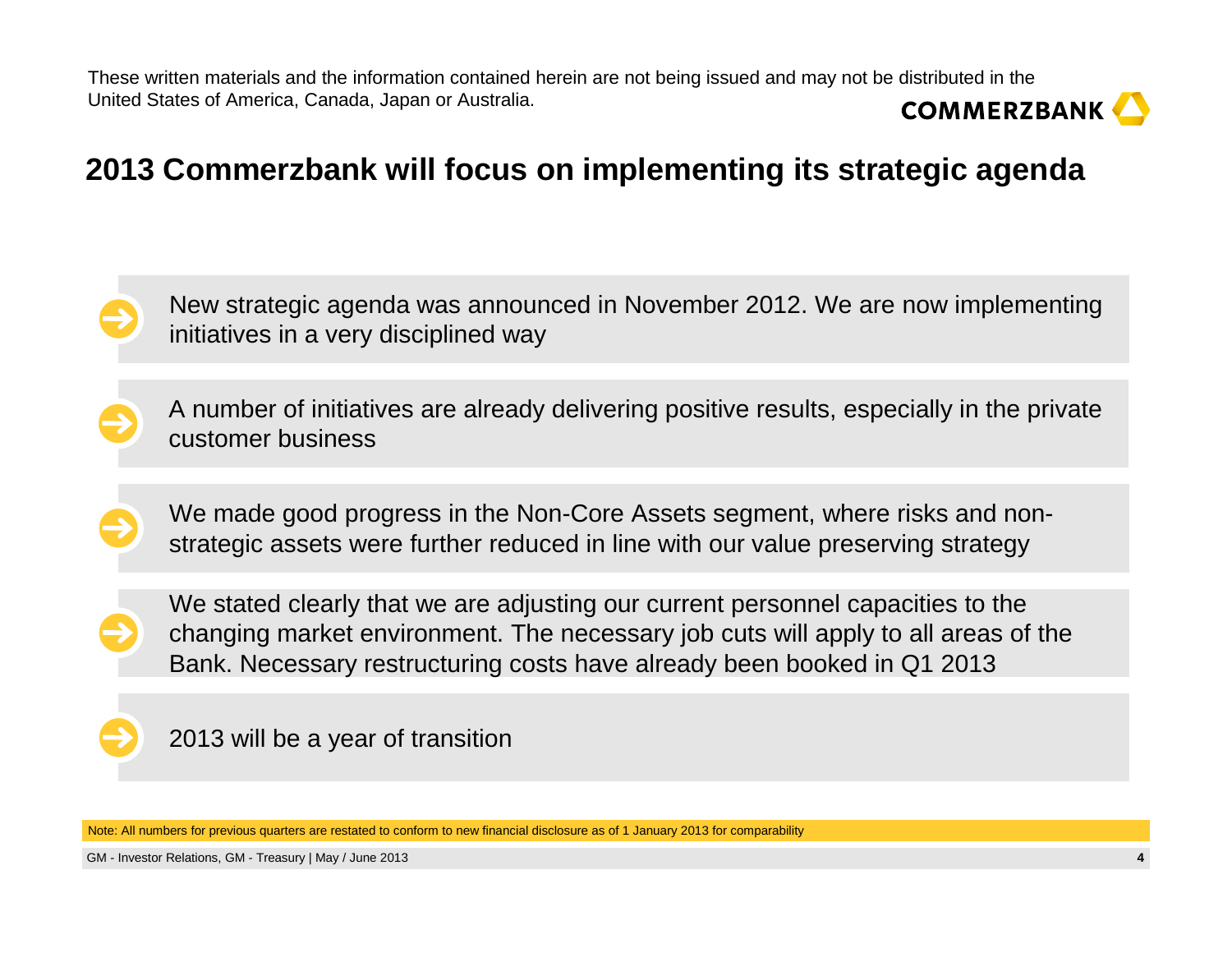

# **Group operating result of €469m in Q1 2013 – complete restructuring costs booked**

Group revenues of  $\epsilon$ 2.46bn 5% higher vs. Q4 2012 – net commission income up 11% vs. Q4 2012 and nearly flat vs. Q1 2012, interest income remains subdued

Group operating result of €469m incl. positive OCS effect of €25m, Core Bank with operating result of €556m vs. €408m in Q4 2012

Group pre-tax result of  $\epsilon$ -24m includes complete restructuring charge of  $\epsilon$ 493m, as already announced with Q4 2012 reporting; net result attr. to shareholders of €-94m

Good progress in NCA run-down using the positive market environment: €7.3bn EaD (incl. NPL) reduction in Q1 2013, €16.1bn EaD (incl. NPL) reduction (>10%) since 30 September 2012

Basel III phase-in ratio of 10.1% and fully phased-in at 7.5% at end of Q1

Note: All numbers for previous quarters are restated to conform to new financial disclosure as of 1 January 2013 for comparability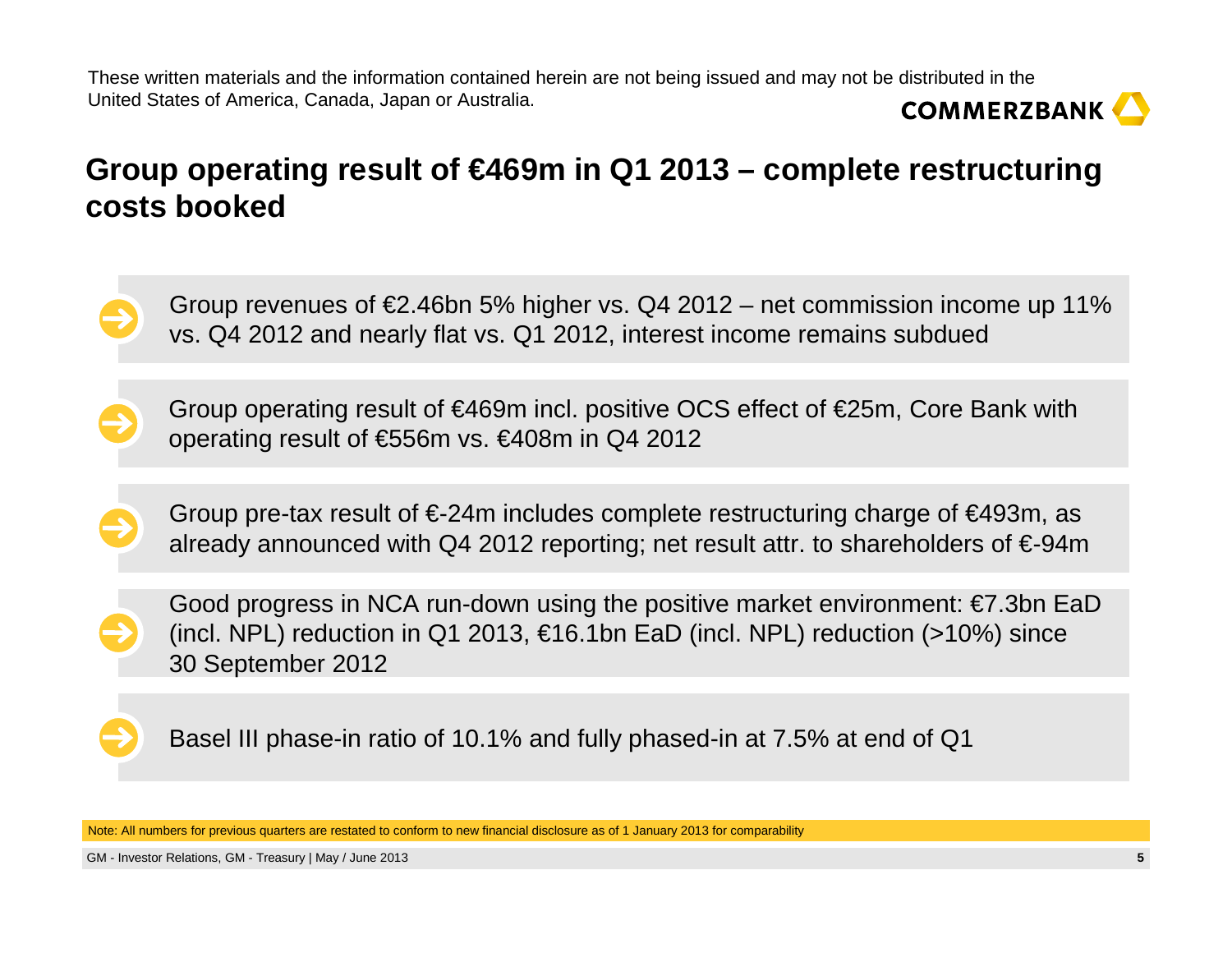

### **Commerzbank financials at a glance**

| <b>Group</b>                         | Q1 2012 | Q4 2012 | Q1 2013 |
|--------------------------------------|---------|---------|---------|
| Operating result $(\epsilon m)$      | 576     | $-40$   | 469     |
| Core Tier 1 ratio B $2.5$ (%)        | 11.3    | 12.0    | 11.5    |
| $RWA$ ( $\in$ bn)                    | 223     | 208     | 210     |
| Leverage ratio                       | 20      | 19      | 20      |
| Core Bank (incl. O&C)                | Q1 2012 | Q4 2012 | Q1 2013 |
| Operating result $(\epsilon m)$      | 866     | 408     | 556     |
| Op. RoE (%)                          | 21.2    | 8.4     | 11.9    |
| CIR(%)                               | 65.5    | 76.6    | 71.7    |
| Risk density of EaD (bps)            | 28      | 27      | 28      |
| LTD ratio $(\%)$                     | 81      | 76      | 75      |
| NCA <sup>1</sup>                     | Q1 2012 | Q4 2012 | Q1 2013 |
| Operating result $(\epsilon m)$      | $-454$  | $-448$  | $-87$   |
| EaD incl. NPL volume $(\epsilon$ bn) | 171     | 151     | 143     |
| Risk density of EaD (bps)            | 41      | 66      | 72      |

1) EBA-Buffer re-allocated as of Q4 2012 from O&C to NCA (restated in Q3 2012)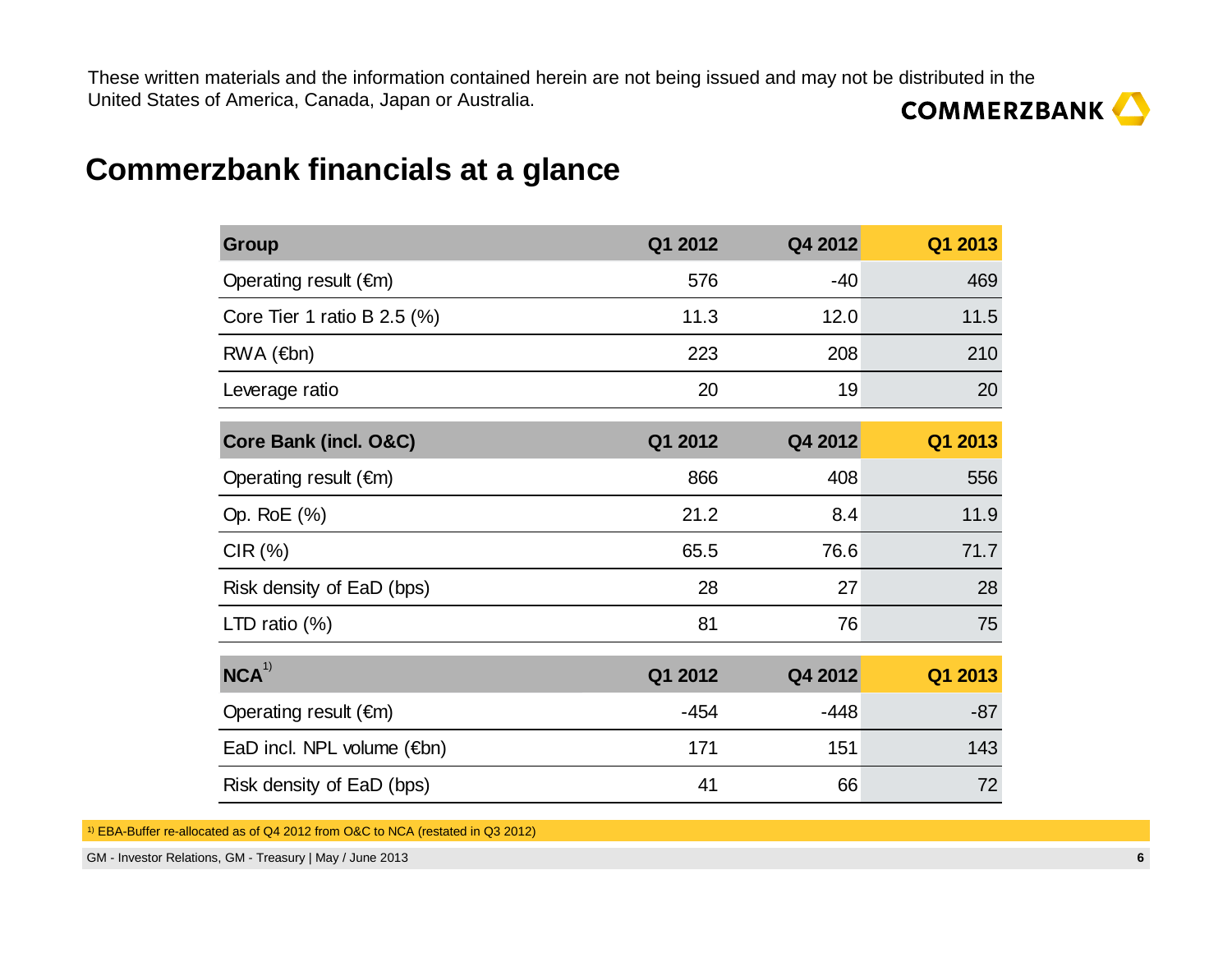# **Group revenues 5% higher in Q1 2013 vs. Q4 2012, LLPs and costs lower**



**Q1 2013 vs. Q4 2012**

- ▲ Strong fee business and improved trading income due to a recovery in client activity but lower net interest income
- **▲** Seasonally lower LLPs vs. Q4 2012 mainly driven by NCA
- **▲** Further improvement in operating costs reflects recently initiated efficiency measures
- **►** Complete restructuring charges of €493m booked in Q1 2013, as announced with Q4 2012 reporting

1) Consolidated result attributable to Commerzbank shareholders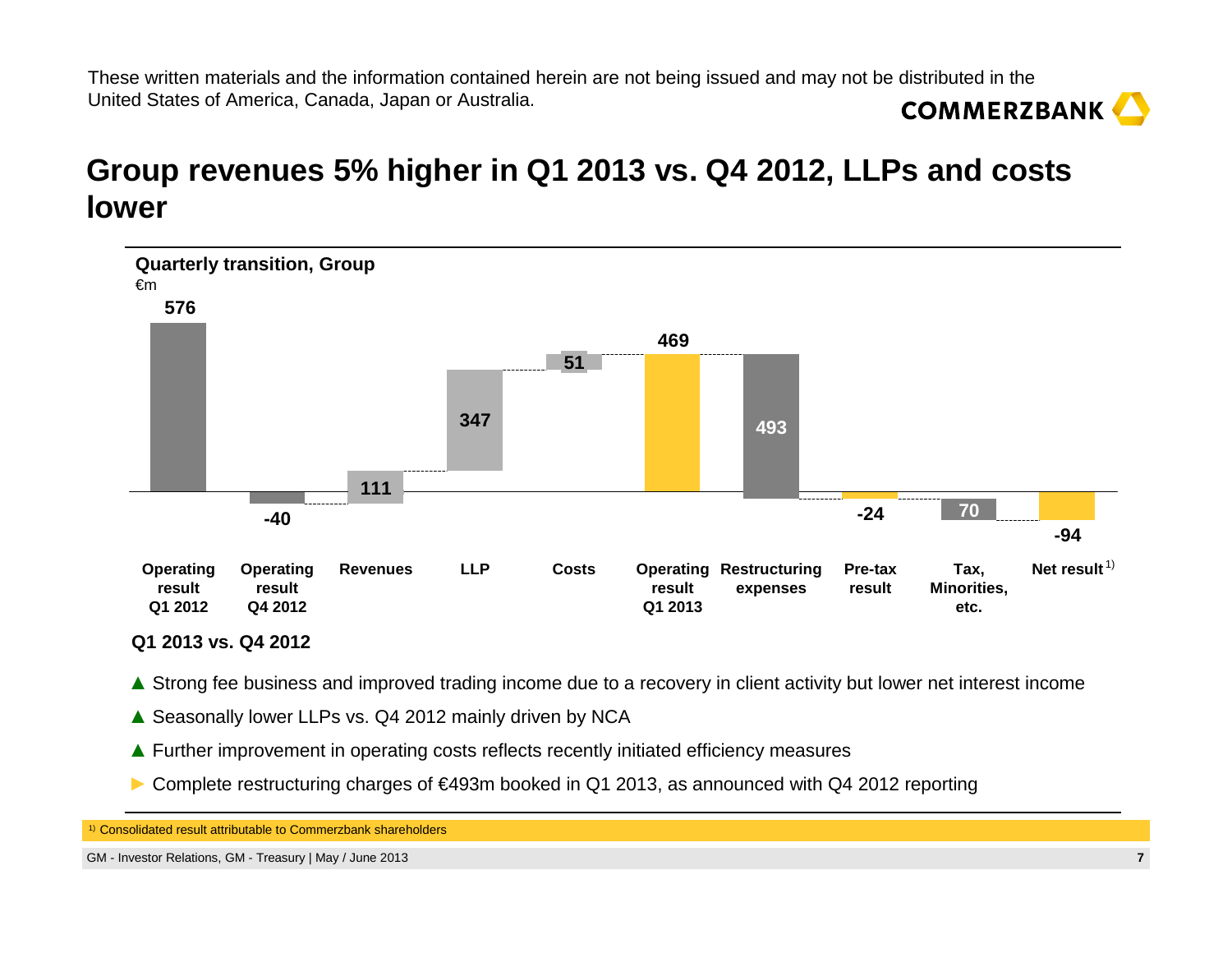# **Core Bank: Strong net commission income in Q1 2013, NII still subdued amid low interest rate environment**



- **▲** Net commission income up 13% vs. Q4 2012 and only slightly below Q1 2012
- **▲** NCI from securities & AM business with strong increase q-o-q and y-o-y, driven stronger client demand in PC and from capital markets products in MSB
- ► Y-o-y revenue development driven by strong treasury results<br>in O1.2012, which are not expected to recur in 2013 in Q1 2012, which are not expected to recur in 2013



 $\frac{1}{1}$  w/o repos/ collaterals and central banks  $\frac{2}{1}$  Net interest income excluding interest income on dealing positions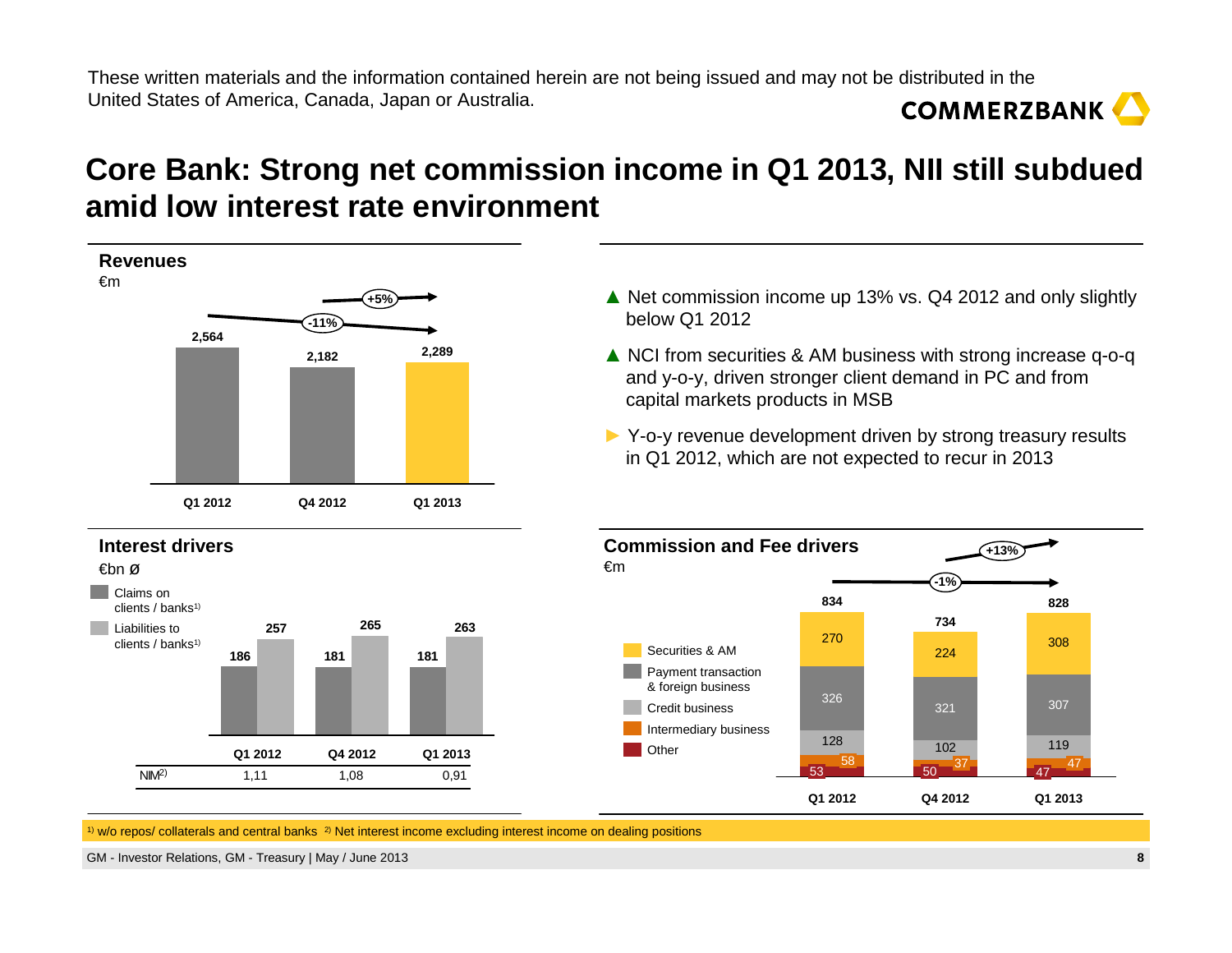# **Core Bank: Further improvement in operating costs due to recently initiated efficiency measures**



#### **Q1 2013 vs. Q4 2012**

- **▲** Operating expenses further reduced, driven by recently initiated efficiency measures
- **►** Seasonally higher personnel expenses in Q1 2013 vs. Q4 2012 but 2% below Q1 2012
- ► Investments for the strategic agenda will kick-in during the next few quarters and add to the cost base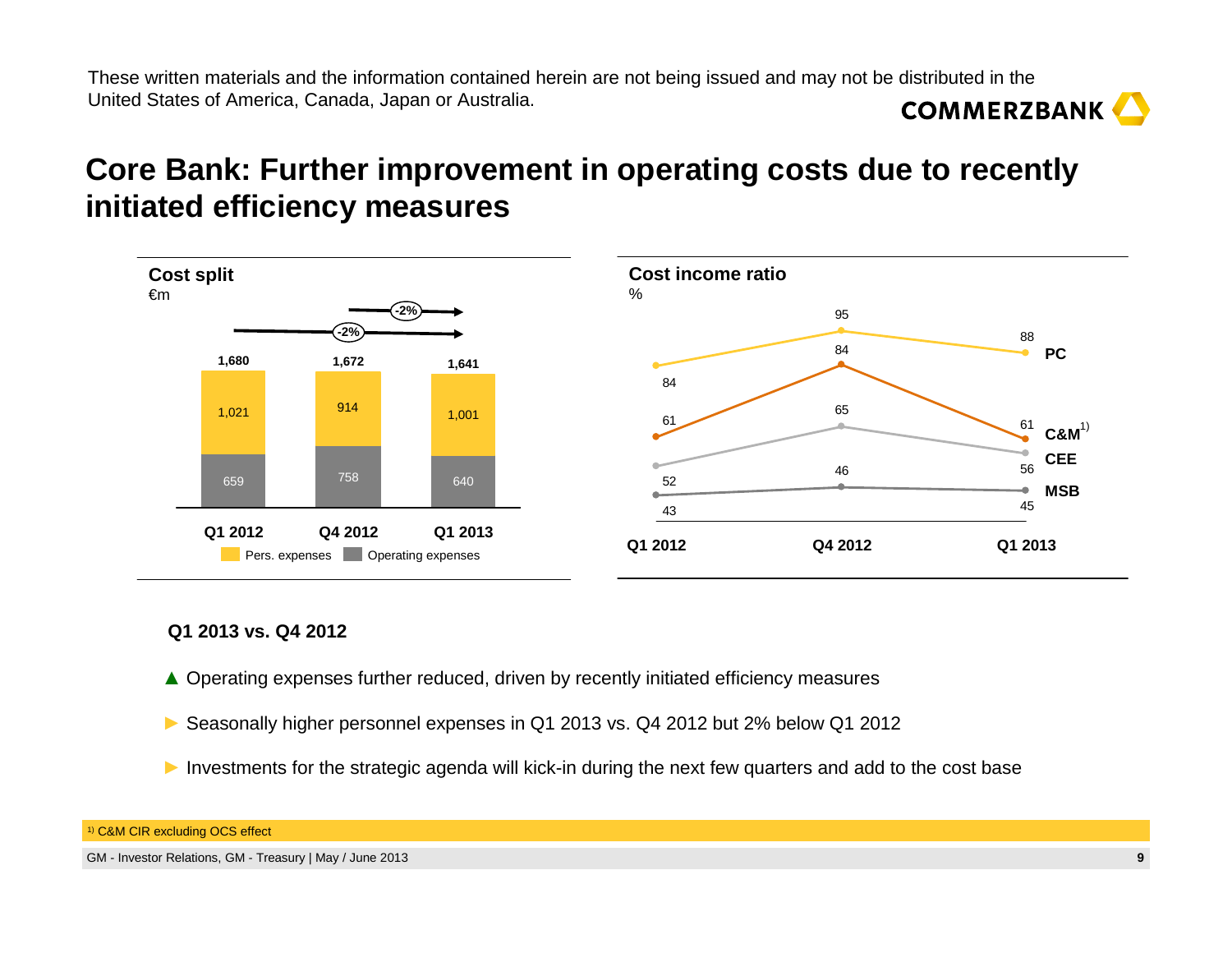## **Core Bank: Sound portfolio quality and NPL ratio below 2%**



1)Default portfolio incl. Bank Forum (€0.8bn)  $^{2}$  As % of EaD

GM - Investor Relations, GM - Treasury | May / June 2013

- **▲** Default portfolio further reduced due to successful intensive care management
- **▲** Low LLP figure for Q1 2012 driven by releases due to parameter updates
- **▲** LLPs in Core Bank benefitting from releases in C&M; LLP increases in PC and MSB as expected



**Default volume vs. coverage**€ <sup>m</sup>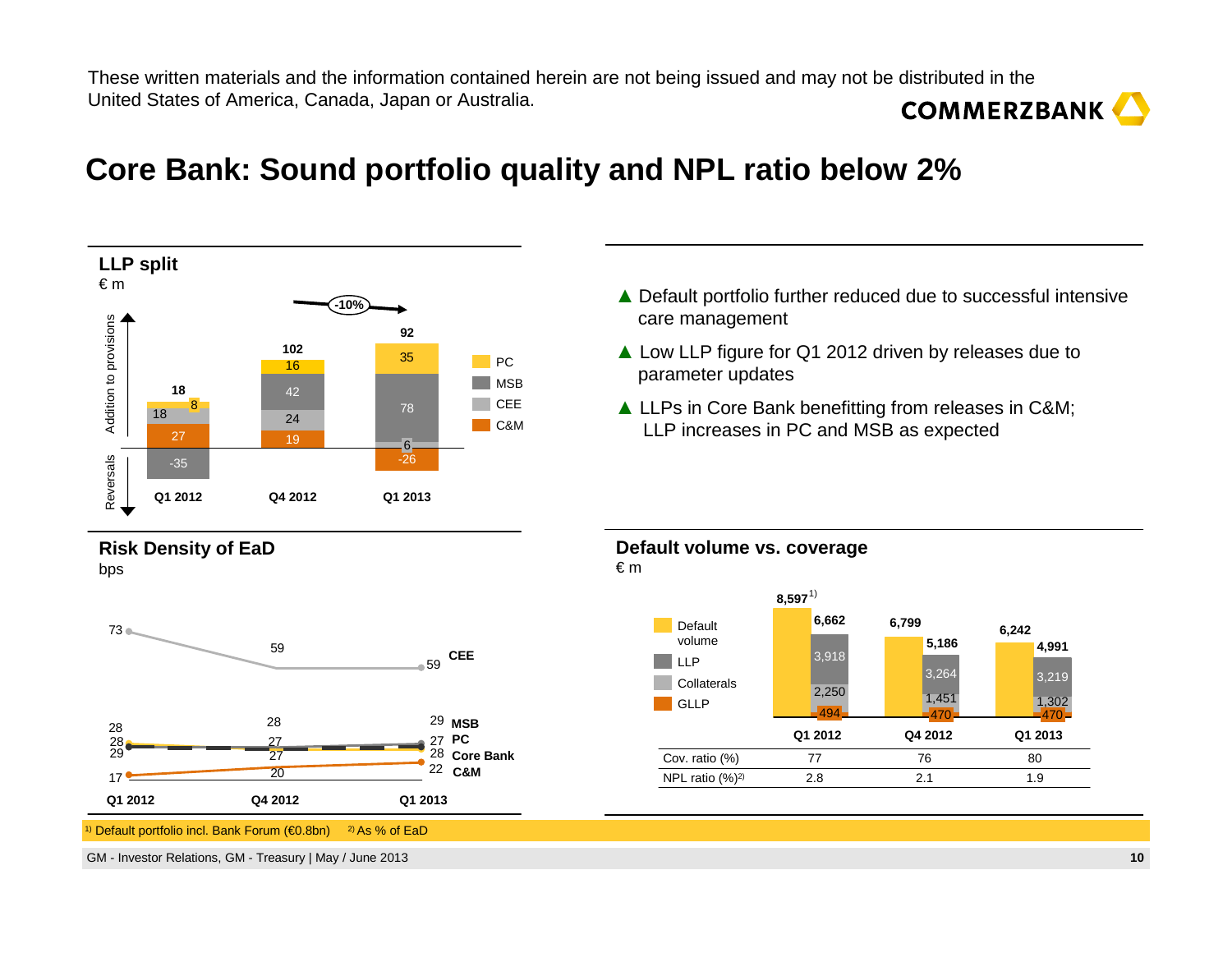### **COMMERZBANK**

### **Core Bank Q1 operating results**



1) Excluding OCS effect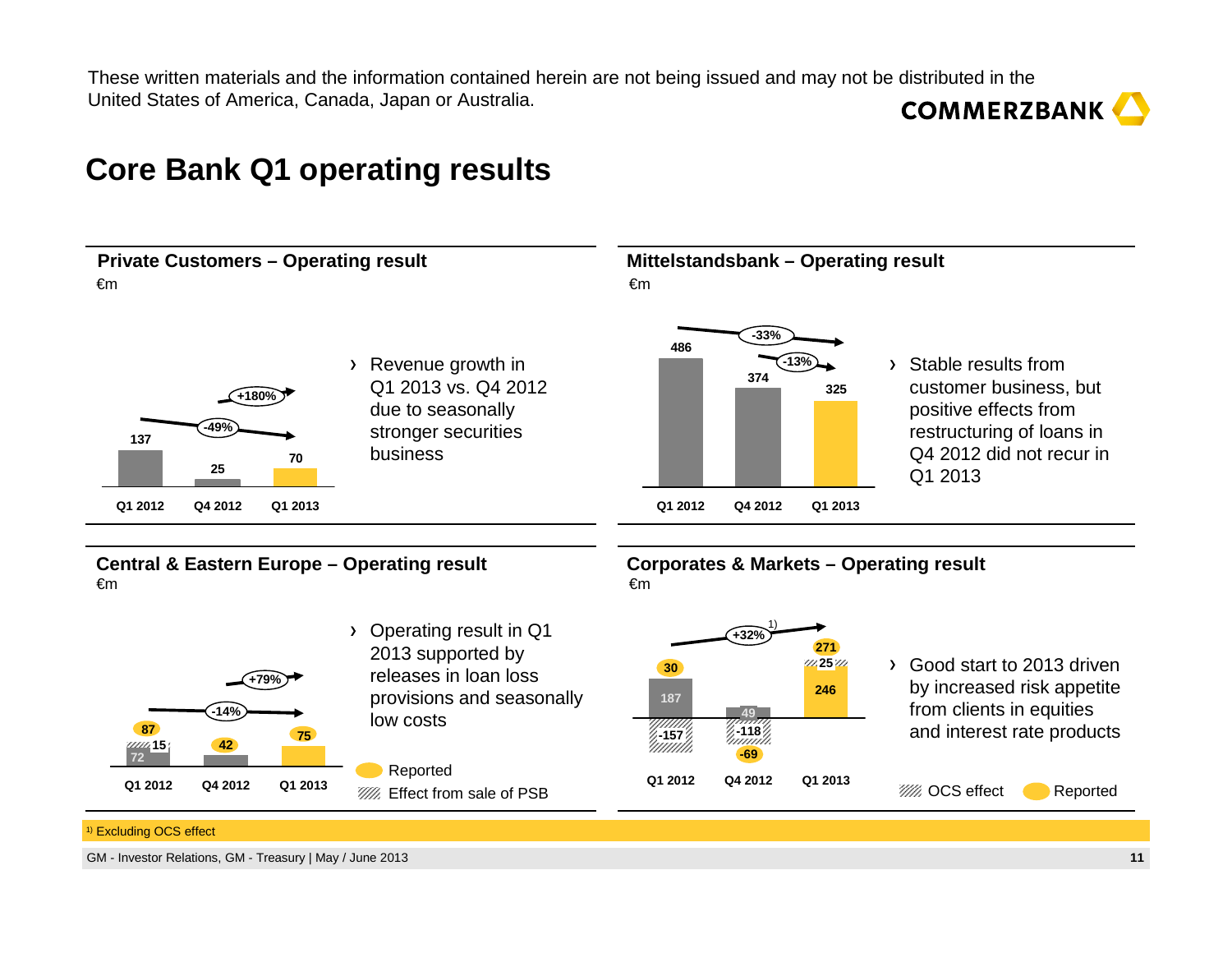# **Private Customers: Revenue growth in Q1 2013 vs. Q4 2012 due to seasonally stronger securities business**



- ▲ Increasing revenues driven by seasonally stronger securities business and portfolio management activities which significantly overcompensated weaker interest income activities, which significantly overcompensated weaker interest income
- ▲ As expected, uptick in loan loss provisions
- **▲** Flat operating costs in Q1 2013 vs. Q4 2012, but higher costs expected in the coming quarters due to increase in investments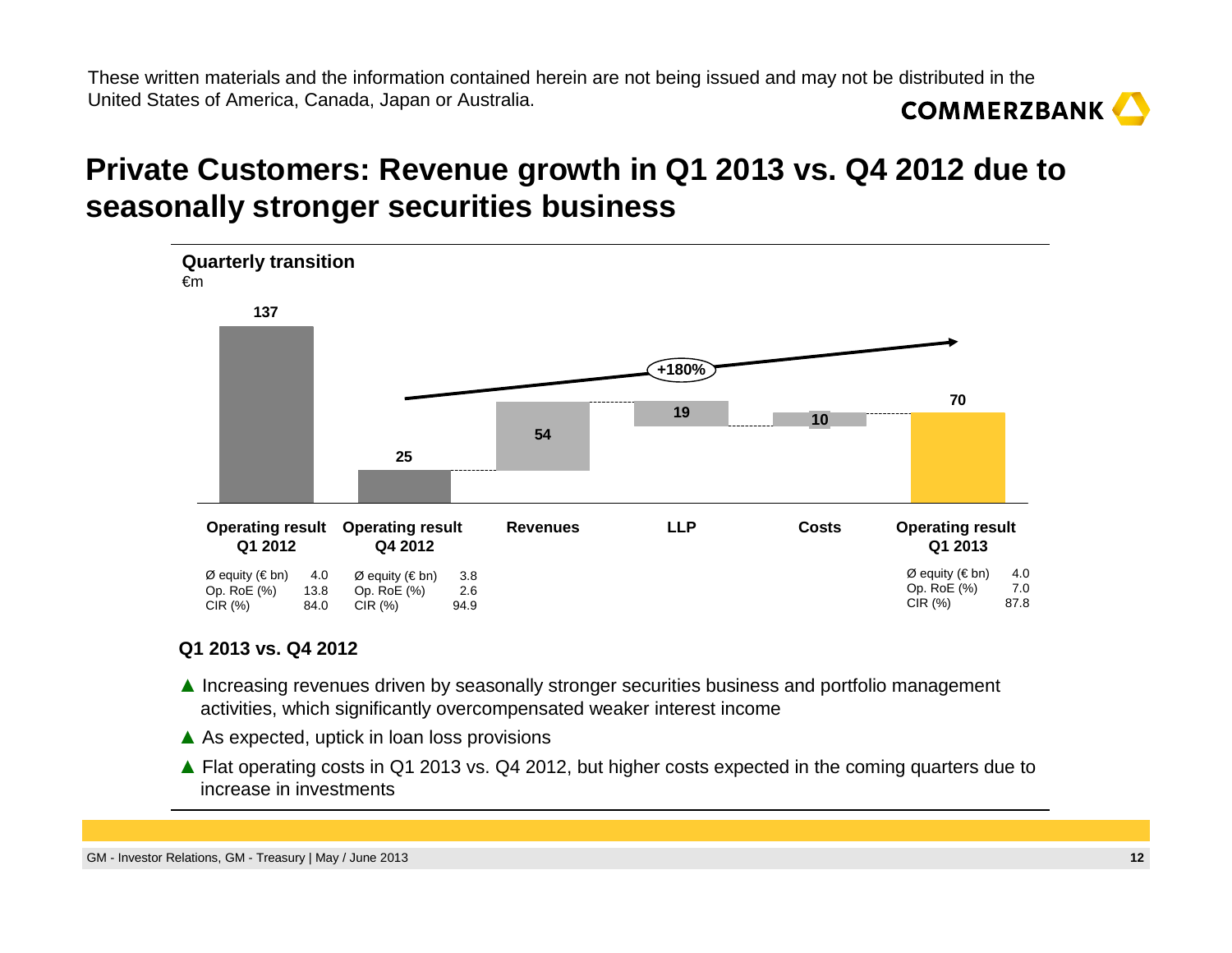# **Mittelstandsbank: Stable results from customer business, positive effects from restructuring of loans in Q4 2012 did not recur in Q1 2013**



- ▲ Increase in net commission income and higher loan margin compensated decrease in deposit margin
- ► Q4 2012 revenues benefitted from restructuring of loans, which did not recur in Q1 2013
- ► Increase in LLPs in Q1 2013 vs. Q4 2012 in-line with expectations
- ▲ Decrease in expenses due to year-end effects in Q4 2012, higher costs expected in the coming quarters due to increase in investments increase in investments
- ▲ Operating RoE of above 22% and CIR under 45%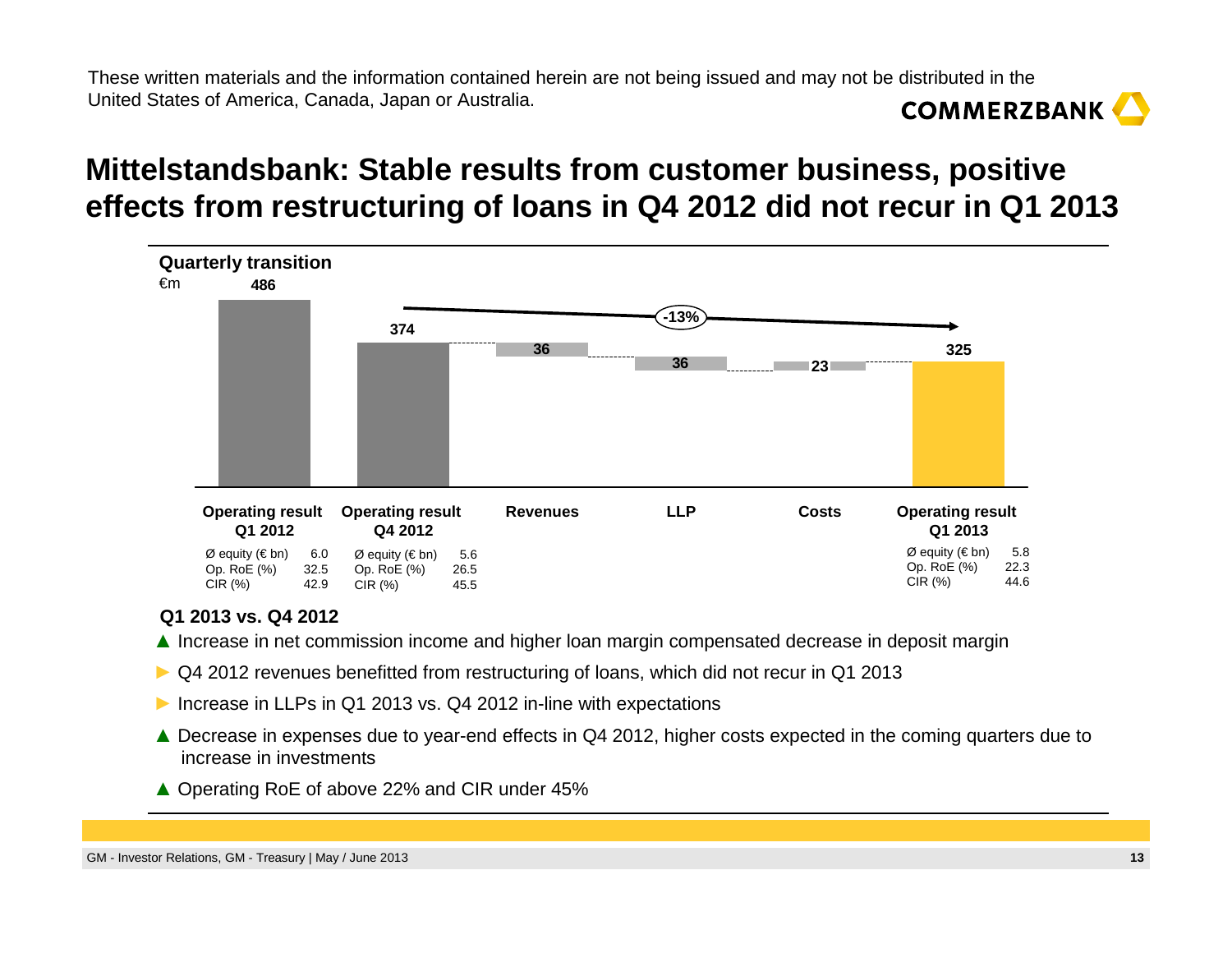# **Central & Eastern Europe: Operating result supported by releases in loan loss provisions and low costs**



- ► Lower net interest income after rate cuts of National Bank of Poland was offset by increase in trading<br>income income
- ▲ Loan Loss Provisions remain on a low level driven by successful restructurings<br>→ Contribution
- ▲ Continued focus on cost management leads to lower operating expenses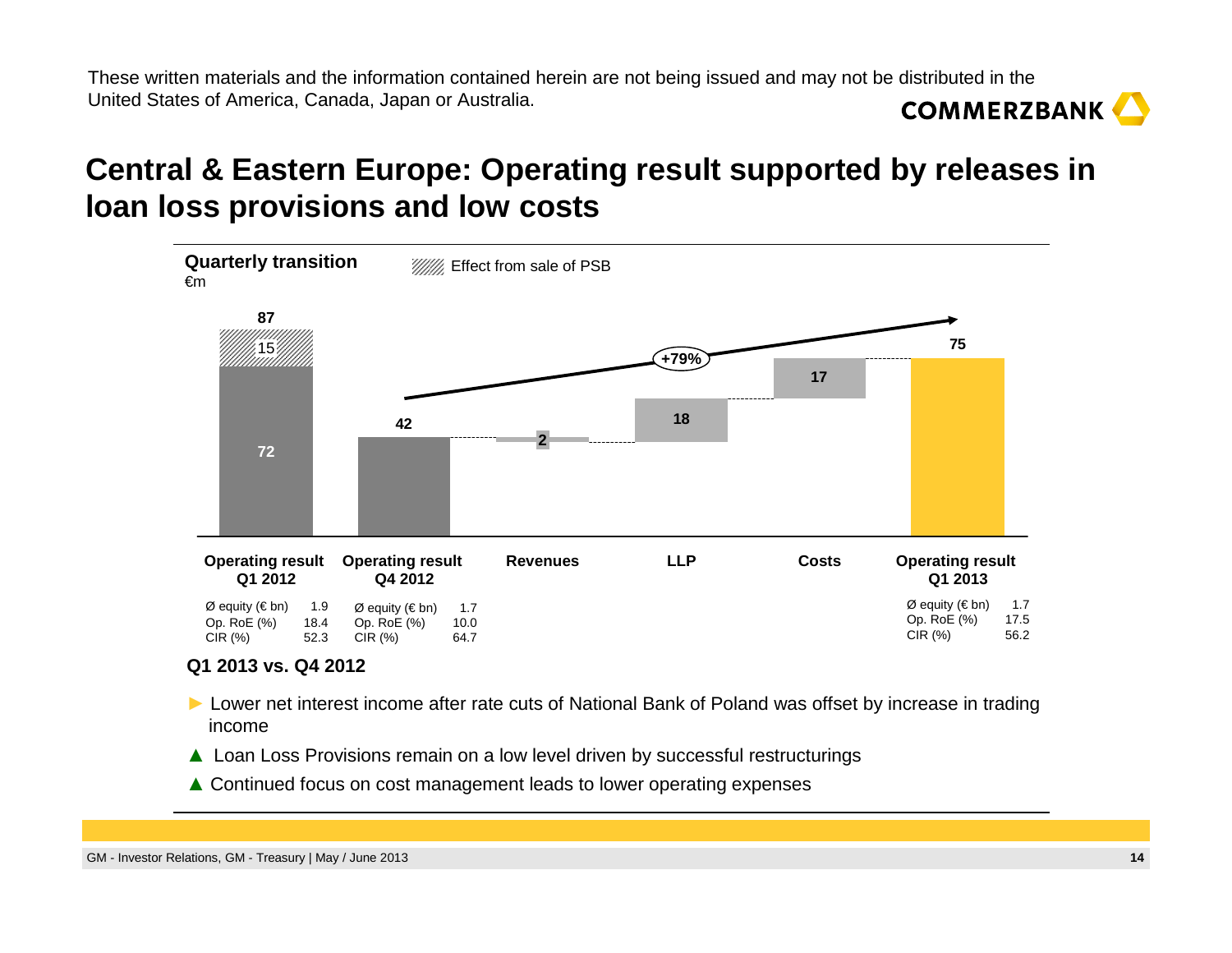# **Corporates & Markets: Good start to 2013 driven by increased risk appetite from clients in equities and interest rate products**



#### **Q1 2013 vs. Q4 2012**

- ▲ Improved revenues in Q1 2013 vs. Q4 2012, favorably impacted by seasonality and return of client activity aspecially in equity derivatives and interest rates trading especially in equity derivatives and interest rates trading
- ▲ Loan loss provisions of €26m benefit from releases in Q1 2013 vs. LLPs of €-19m in Q4 2012
- ▲ Favourable q-o-q delta in operating costs due to year-end one-off effects included in Q4 2012

#### 1) Excl. OCS effect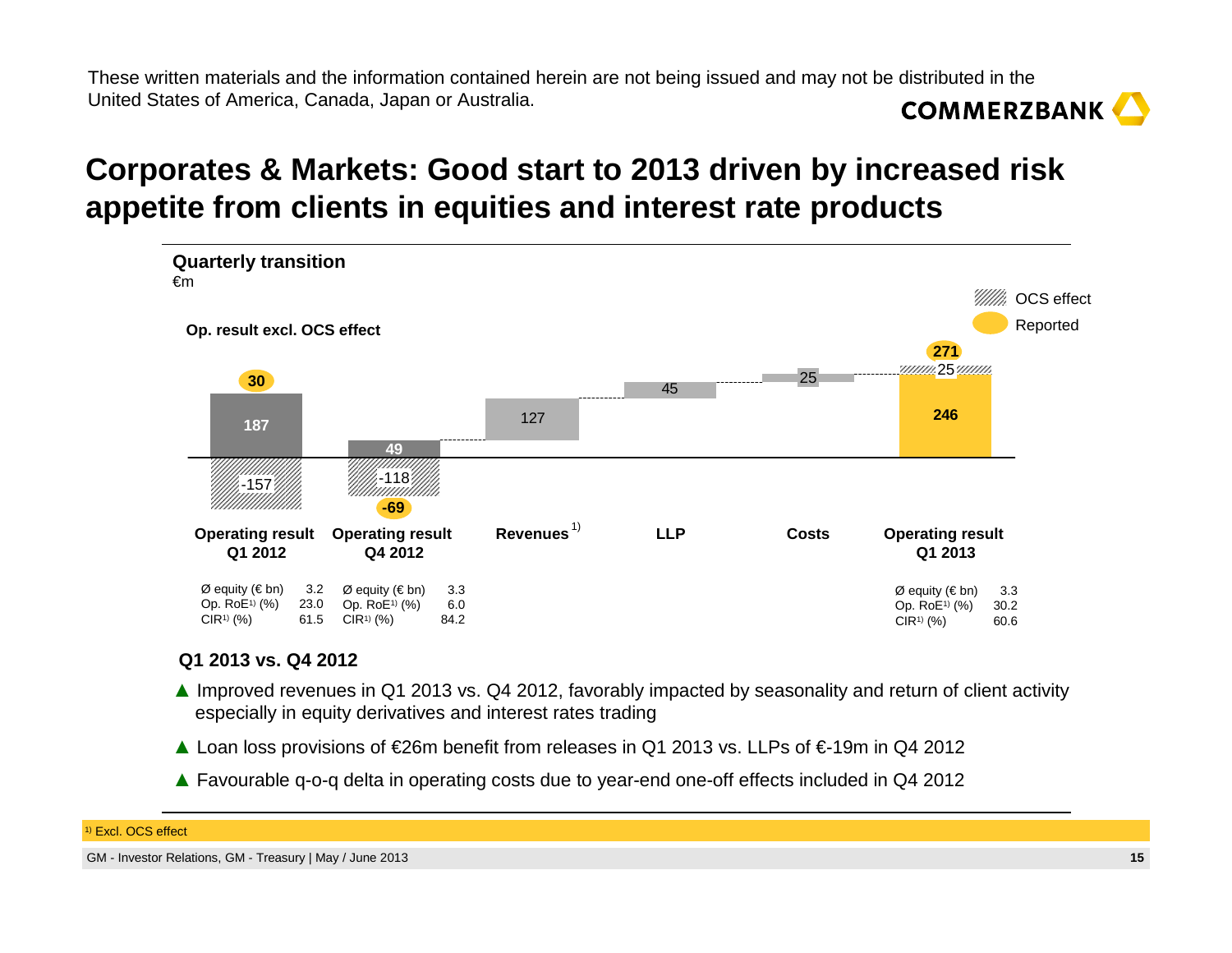# **NCA: Losses significantly reduced, successful asset disposal continues**



- ▲ Stable revenues despite significant progress in portfolio wind-down driven by lower impairments and re- pricing of CRE loan prolongations
- ▲ Operating costs managed down in proportion to portfolio reduction
- ► Seasonally low LLPs in Q1 2013 with €175m on the level of Q1 2012 with €178m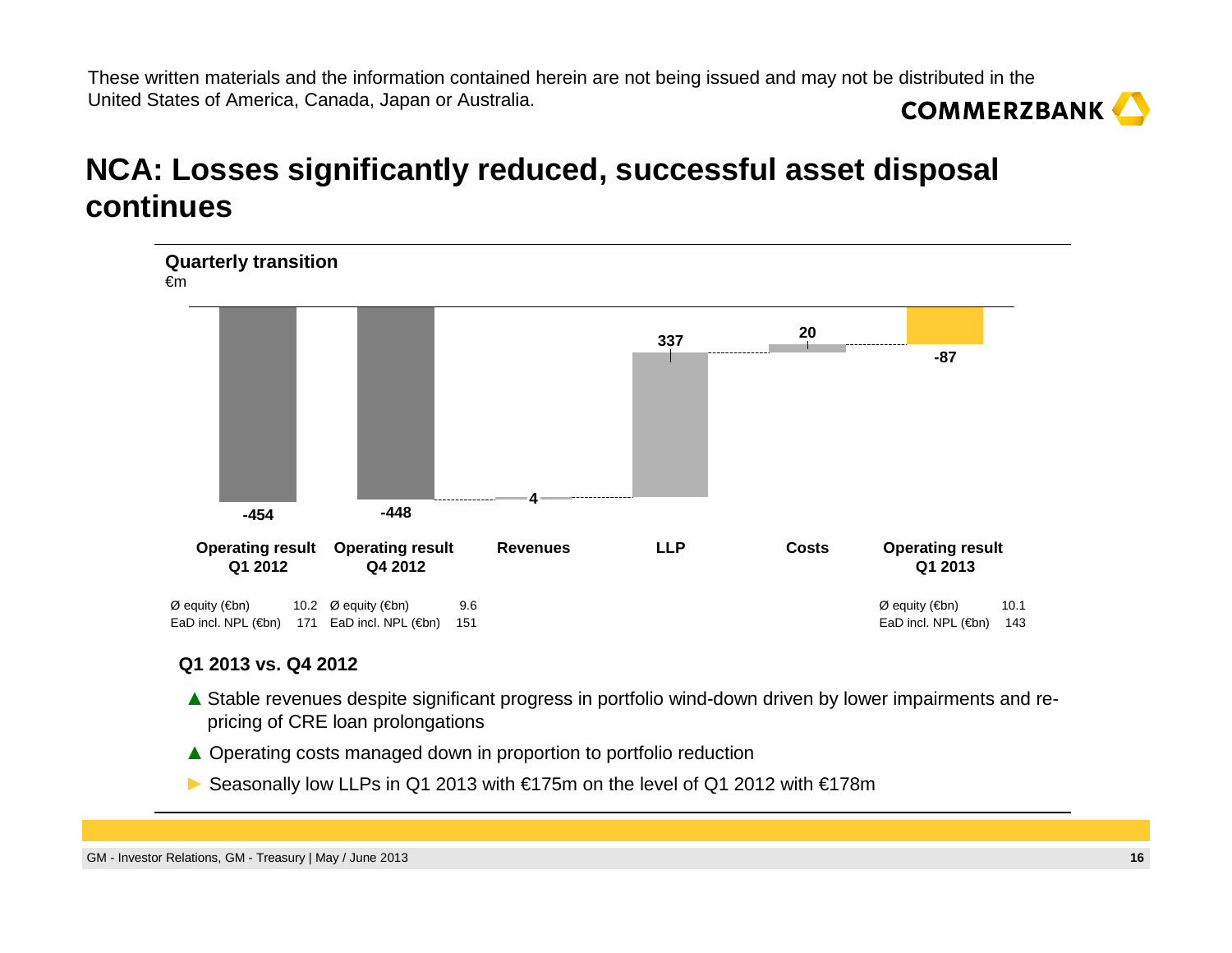# **NCA: Good momentum in asset reduction continues without decrease in portfolio quality**



- **▲** NCA run-down mainly in CRE and Public Finance, EaD (incl. NPL) reduction of €7.3bn in Q1 2013 and €16.1bn since Q3 2012
- ▲ Since Q1 2012 EaD (incl. NPL) reduced by 10% in Ship<br>Finance, 20% in CRE and 10% in Public Finance Finance, 20% in CRE and 10% in Public Finance
- **▲** CRE LLP due to releases low compared to previous<br>**A** CRE LLP still on a bigh level as quarters; Ship Finance LLP still on a high level, as expected
- ► LLP increase expected in the following quarters



**NPL volume and coverage**

1) In Q1 2012 Deutsche Schiffsbank portfolio excluding €3.3bn DSB public finance assets 2) As % of EaD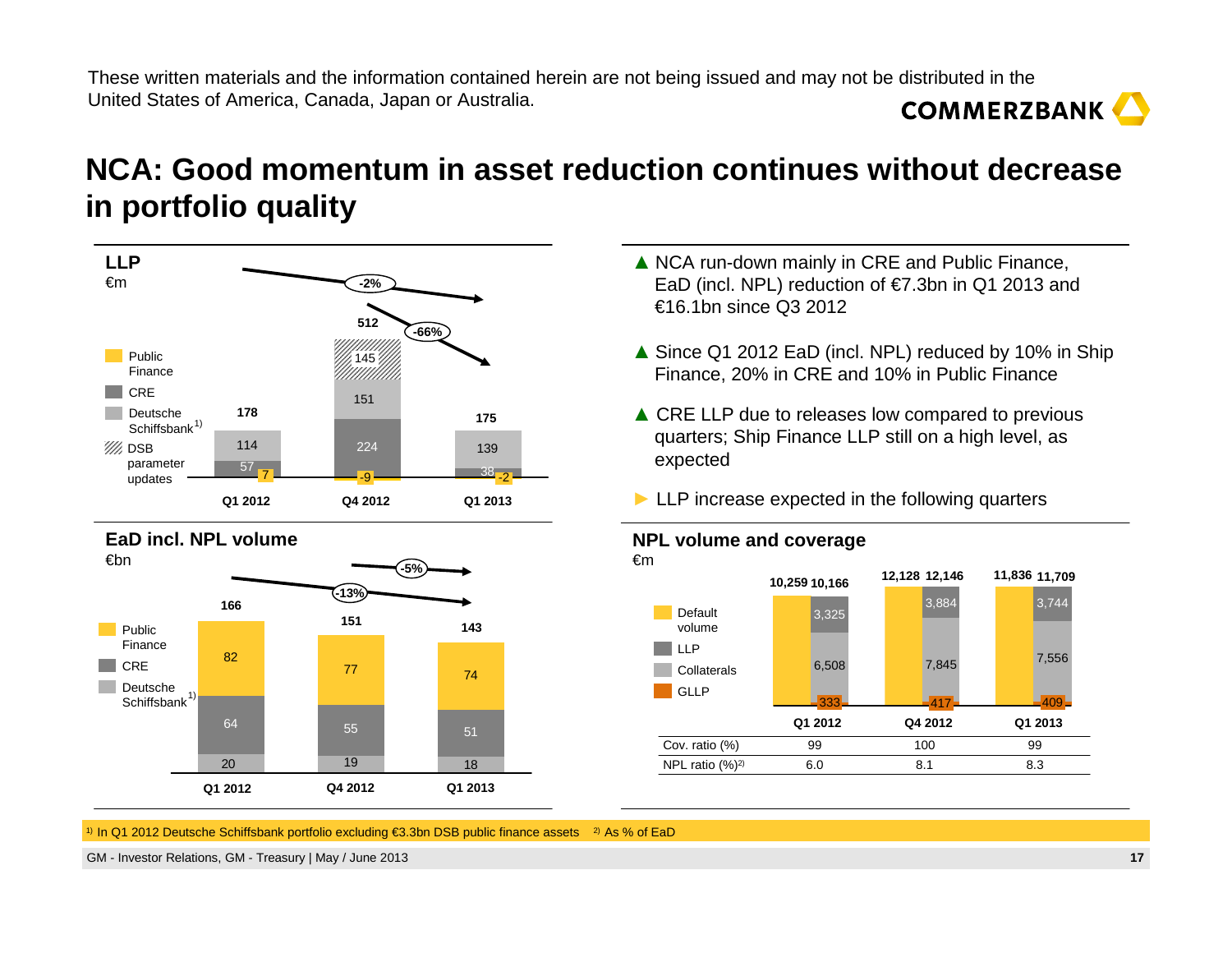# **79% of CRE and 74% of Ship Finance portfolio within lower and medium risk cluster**

| <b>Cluster</b>       | EaD in $\notin$ bn                                         | <b>Commercial Real Estate<sup>1)</sup></b> | Q1/13         | Q4/12         | Ship Finance <sup>2)</sup><br>EaD in €bn                                                                                                                                     | Q1/13        | Q4/12        |
|----------------------|------------------------------------------------------------|--------------------------------------------|---------------|---------------|------------------------------------------------------------------------------------------------------------------------------------------------------------------------------|--------------|--------------|
| higher<br>risk       | $\cdot$ UK<br>• Spain<br>• Hungary<br>• Others             | 4.4<br>3.6<br>$\sim 10^{-1}$<br>1.0        | 9.2<br>(21%)  | 10.6<br>(23%) | • Bulk Carrier (Capesize/VLOC)<br>$\blacksquare$ 1.1<br>0.5<br>• Container < 2,000 TEU<br>• Container 2,000 - 4,000 TEU $\Box$ 0.8<br>• Product-/Chemical Tanker<br>1.3      | 3.6<br>(27%) | 3.7<br>(26%) |
| medium<br>risk       | $\bullet$ Italy<br>• Portugal<br>$\bullet$ USA<br>• Others | 2.0<br>1.8<br>1.5<br>2.5                   | 7.8<br>(18%)  | 8.3<br>(18%)  | $\blacksquare$ 1.2<br>• Bulk Carrier (Handysize/-max)<br>$\Box$ 0.5<br>• Bulk Carrier - Panamax<br>• Container 4,000 - 8,000 TEU<br>$\vert$ 1.7<br>• Crude Oil Tanker<br>1.4 | 4.8<br>(36%) | 5.0<br>(35%) |
| <b>lower</b><br>risk | • Germany<br>$\bullet$ France<br>• Poland<br>• Other       | 20.7<br>3.1<br>1.3<br>1.5                  | 26.6<br>(61%) | 28.2<br>(60%) | 1.7<br>• Container > 8,000 TEU<br>0.7<br>• Gas Tanker<br>• Yards<br>$\sim$ <0.1<br>• Other (Cruise, Car Carrier,<br>2.6<br>Offshore, Other)                                  | 5.1<br>(38%) | 5.5<br>(39%) |

Risk of single exposures depend on LtVs, terms of charter/rental agreements and charterers/tenants credit worthiness

<sup>1)</sup> Incl. HF Retail portfolio of NCA <sup>2)</sup> Deutsche Schiffsbank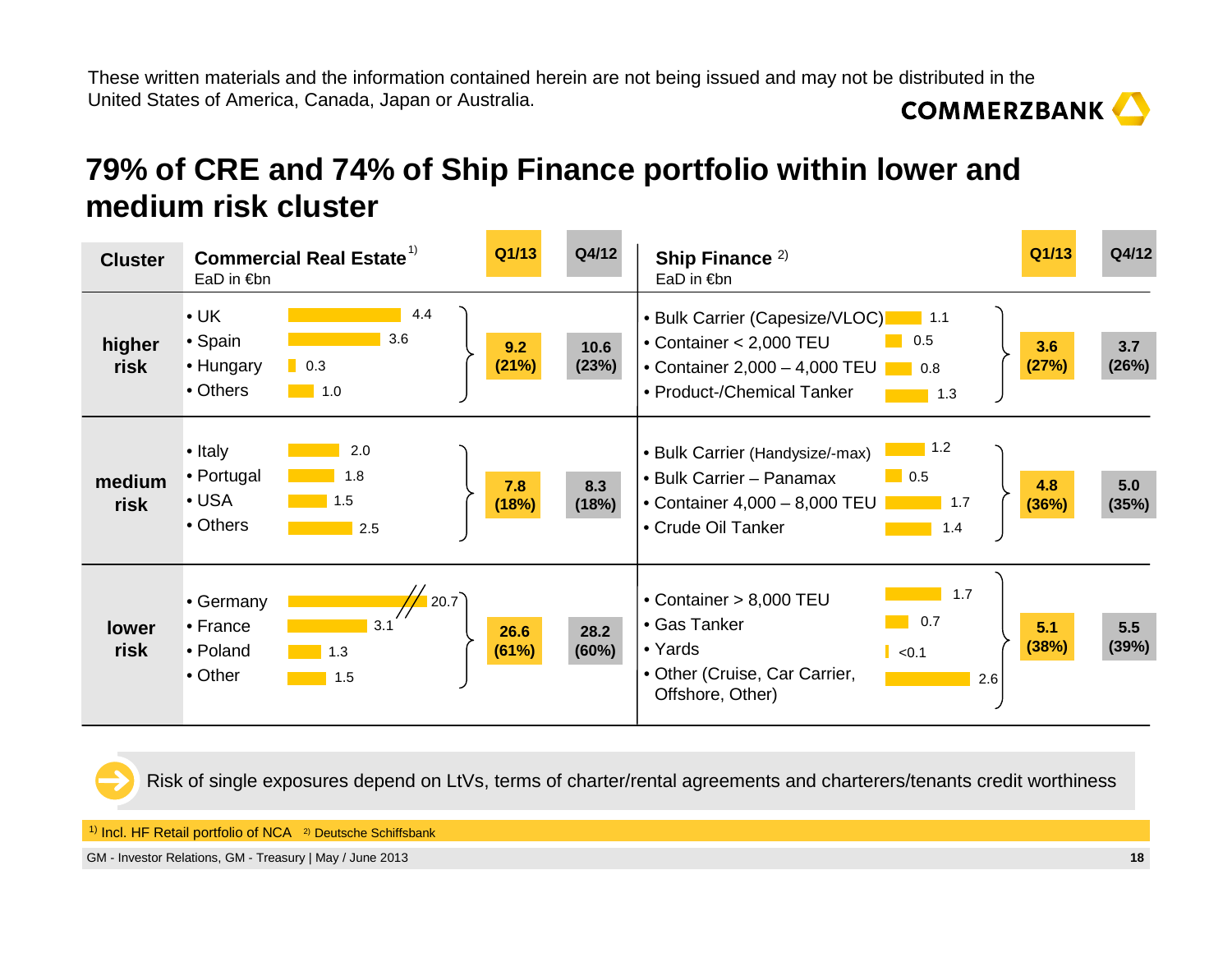# **NCA: Diversified portfolio of mainly long term assets**

EaD (incl. NPL) per 31.03.2013, in €bn

the control of the control of the control of

|                                             |                         | <b>GER</b>       | <b>USA</b> | $\mathsf{I}\mathsf{T}$ | <b>ES</b>     | <b>UK</b> | <b>POR</b>  | <b>Rest</b> | Sum        |            |            |            |
|---------------------------------------------|-------------------------|------------------|------------|------------------------|---------------|-----------|-------------|-------------|------------|------------|------------|------------|
| <b>Commercial</b><br><b>Real Estate</b>     | Performing              | 20.7             | 1.5        | 2.0                    | 3.6           | 4.4       | 1.8         | 9.7         | 43.7       | EaD        | <b>RWA</b> | <b>LLP</b> |
|                                             | <b>NPL</b>              | 2.5              | 0.5        | 0.2                    | 1.7           | 1.3       | 0.3         | 0.8         | 7.3        | 50.9       | 29.4       | < 0.1      |
|                                             | <b>Sum</b>              | 23.2             | 2.0        | 2.2                    | 5.3           | 5.7       | 2.0         | 10.4        | 50.9       |            |            |            |
|                                             |                         | <b>GER</b>       | <b>USA</b> | $\mathsf{I}\mathsf{T}$ | ES            | <b>UK</b> | <b>POR</b>  | <b>Rest</b> | <b>Sum</b> |            |            |            |
| <b>Public</b>                               | F <sub>l</sub>          | 9.6              | 0.4        | 0.4                    | 3.1           | 1,8       | 0.1         | 7.9         | 23.3       |            |            |            |
|                                             | Sovereign <sup>2)</sup> | 10.9             | 4.5        | 8.6                    | 2.1           | 2.2       | 0.9         | 7.0         | 36.2       | <b>EaD</b> | <b>RWA</b> | <b>LLP</b> |
| <b>Finance</b><br>(incl. PFI <sup>1</sup> ) | Rest                    | 3.5              | 4.2        | 0.1                    | 0.6           | 3.3       | 0.1         | 2.9         | 14.7       | 74.2       | 16.7       |            |
|                                             | <b>NPL</b>              | 0.0              | 0.0        | 0.0                    | 0.0           | 0.0       | 0.0         | 0.0         | 0.0        |            |            | 0.0        |
|                                             | <b>Sum</b>              | 24.0             | 9.1        | 9.1                    | 5.8           | 7.3       | 1.1         | 17.8        | 74.2       |            |            |            |
|                                             |                         |                  |            |                        |               |           |             |             |            |            |            |            |
| <b>Deutsche</b>                             |                         | <b>Container</b> |            | <b>Tanker</b>          | <b>Bulker</b> |           | <b>Rest</b> |             | <b>Sum</b> |            |            |            |
| <b>Schiffsbank</b>                          | Performing              | 4.7              |            | 3.4                    | 2.8           |           | 2.8         |             | 13.7       | <b>EaD</b> | <b>RWA</b> | <b>LLP</b> |
| (incl. CR                                   | <b>NPL</b>              | 2.1              |            | $1.2$                  | 0.6           |           | 0.6         |             | 4.6        | 18.3       | 18.7       | 0.1        |
| Warehouse)                                  | <b>Sum</b>              | 6.8              |            | 4.7                    | 3.4           |           | 3.4         |             | 18.3       |            |            |            |

 $^{\rm 1)}$  Utility and infrastructure transactions (mostly UK) – taken over from PRU in mid-2012; without value-impairing securities  $^{\rm 2)}$  Incl. regions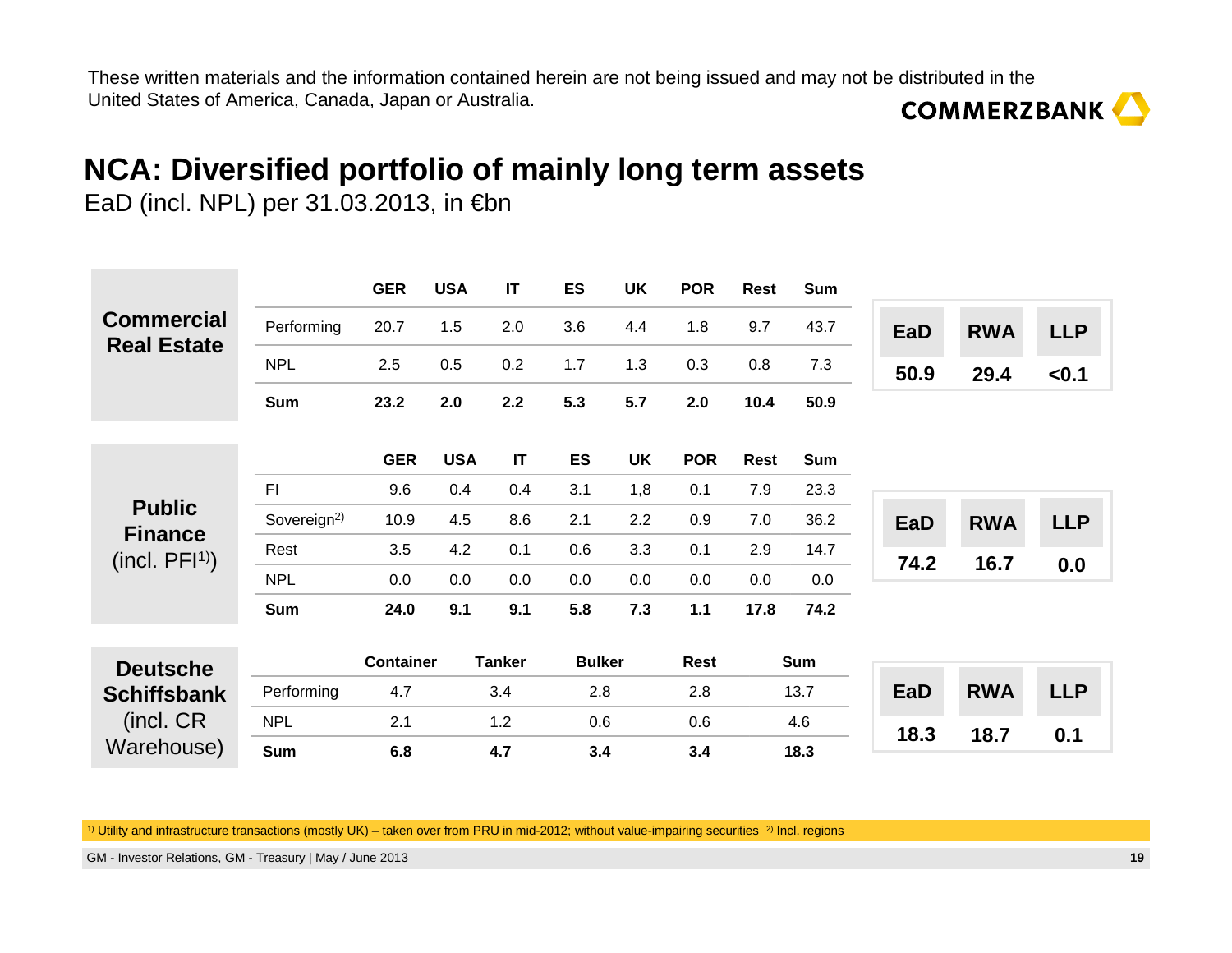### **Basel 2.5 Core Tier 1 ratio at 11.5%**

#### **RWA**

€bn

› R



#### **Core Tier 1 capital & ratio**€bn

RWA almost flat Q1 2013 vs. Q4 2012 <br> **Example 2.5 Core Tier 1 capital mainly** driven by first application of IAS 19 revised pension fund accounting which was already reflected in Basel III ratios in previous quarters

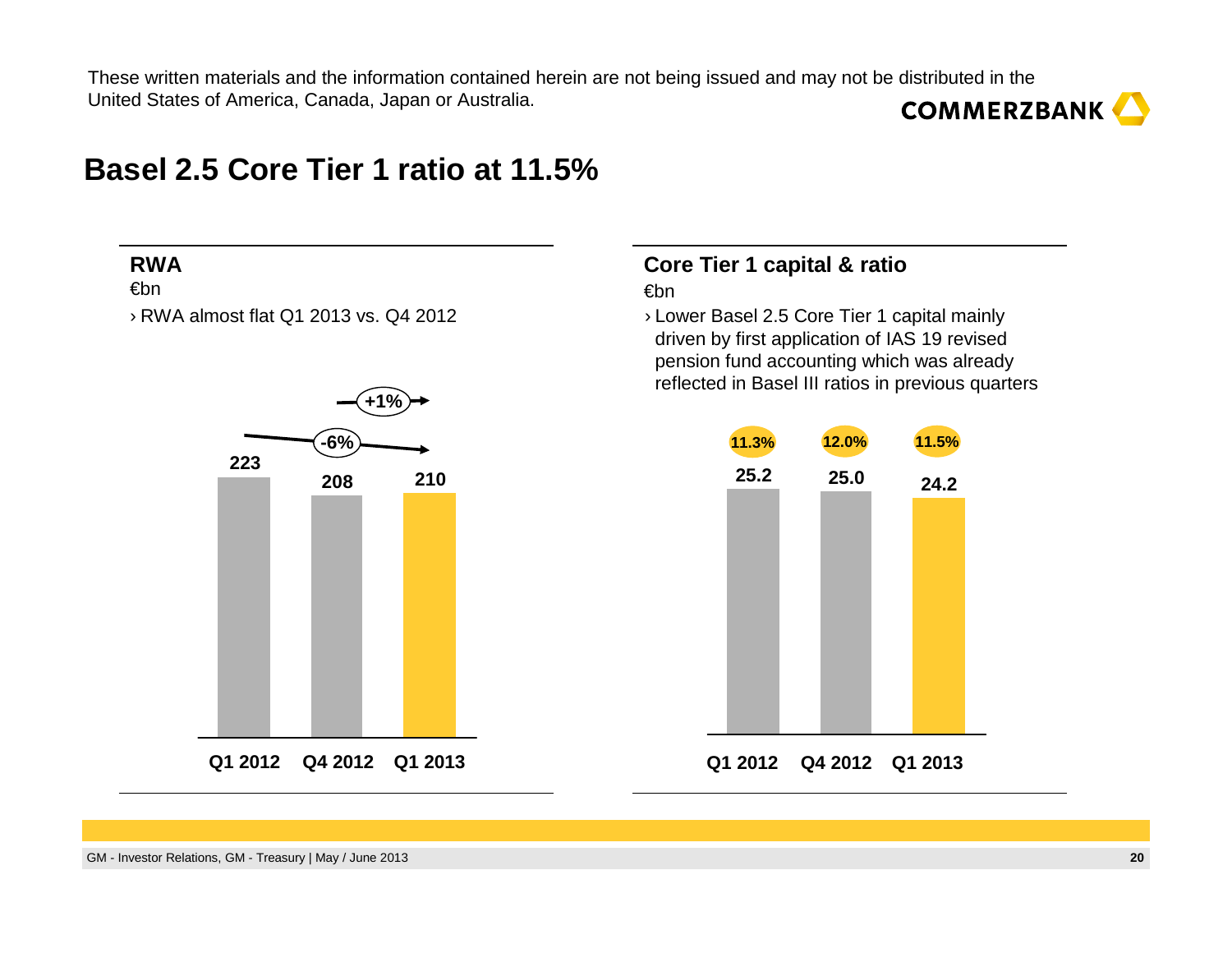# **Limited unsecured issuance in 2013 – flexible funding approach to support franchise demand and diversify funding**



#### **Senior Unsecured**

- › Focus on private placements
- $\rightarrow \infty$  60.7bn senior unsecured funding in Q1 2013

#### **Covered Bonds**

- › €0,5bn 5Y inaugural SME structured covered bond successfully issued
	- › Innovative structure to refinance SME business
	- $\rightarrow$  Attractive funding cost for the bank

#### **LTRO**

 $\rightarrow$  LTRO funding completely repaid in Q1 2013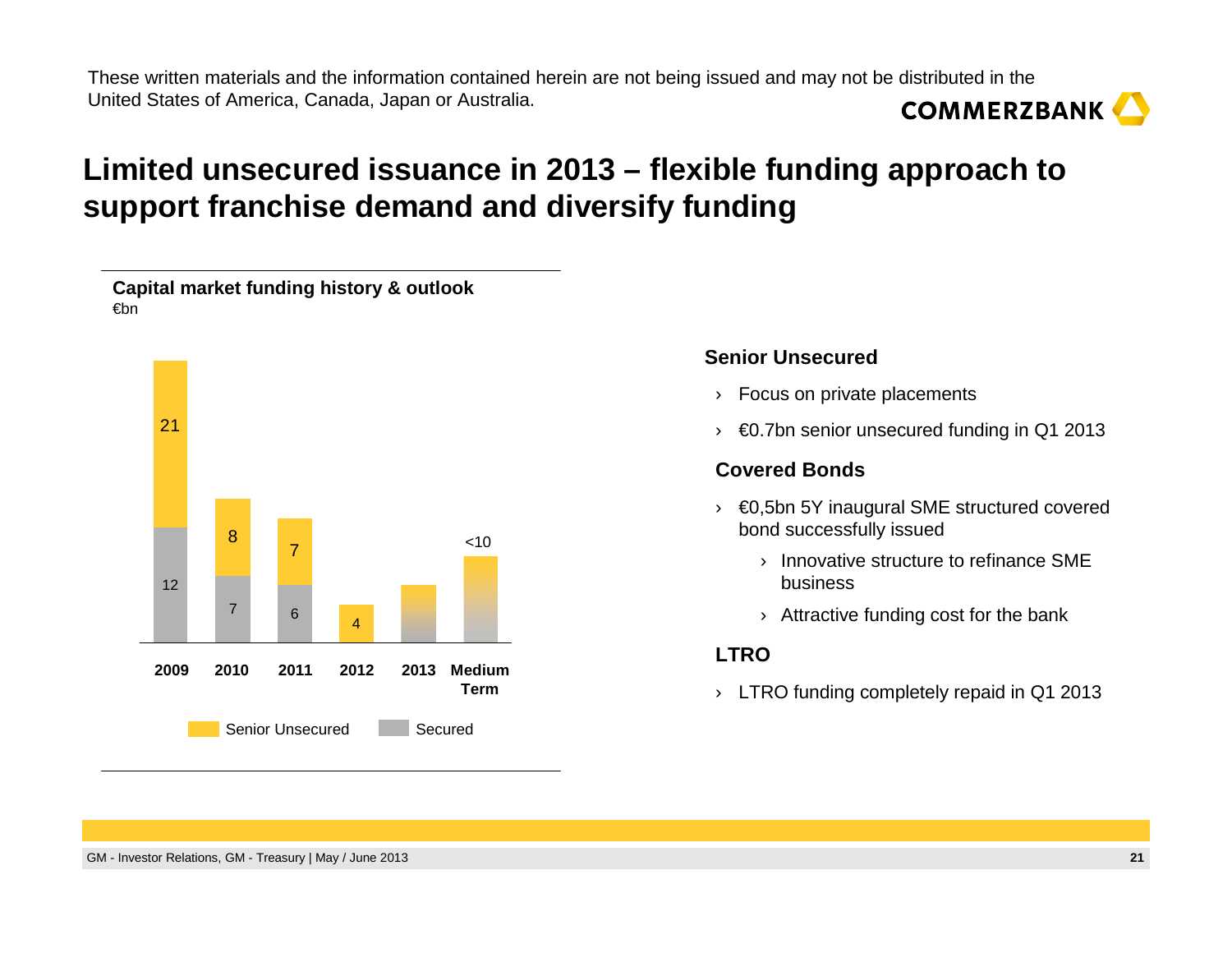# **COMMERZBANK**

# **Outlook**

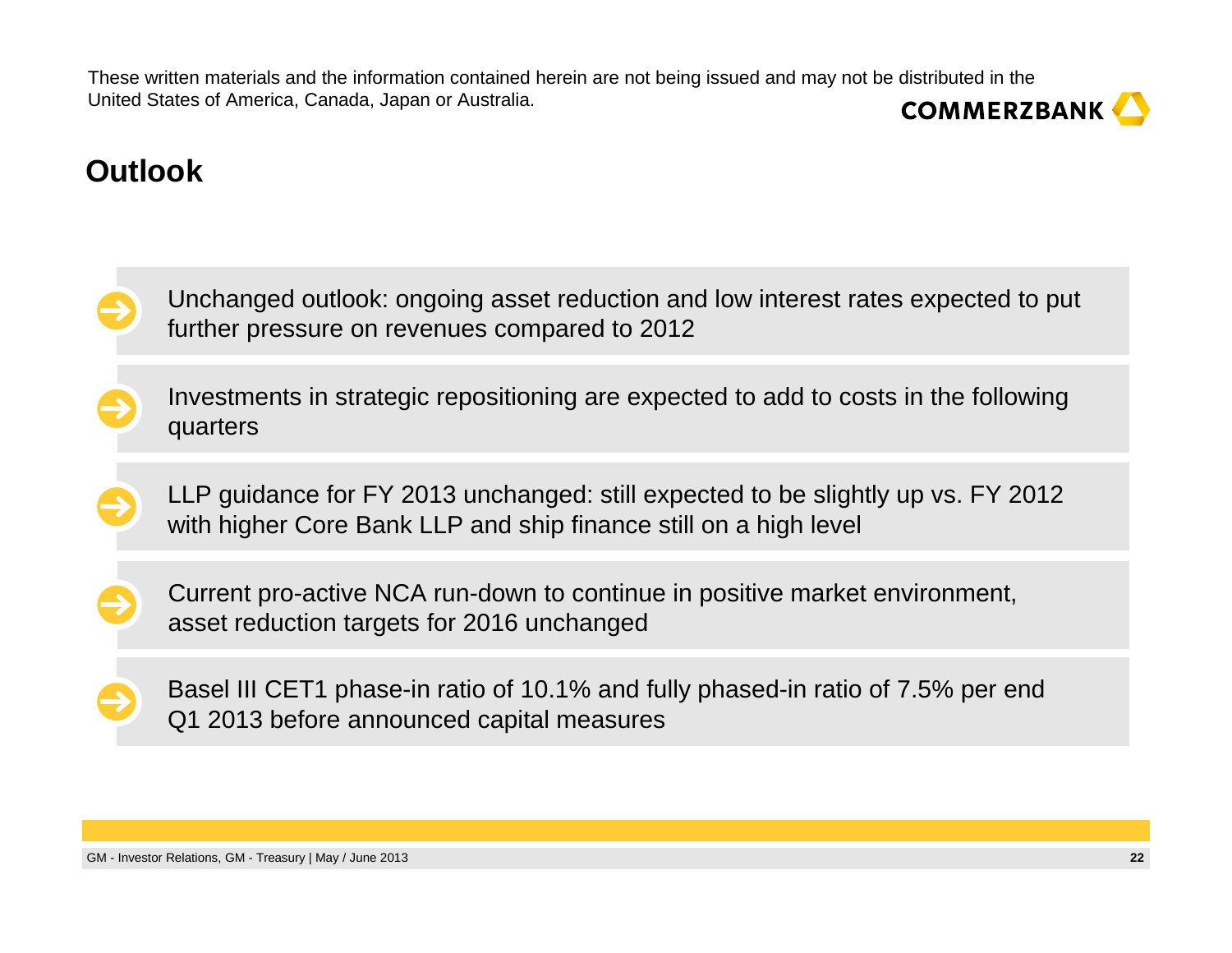

### **Appendix**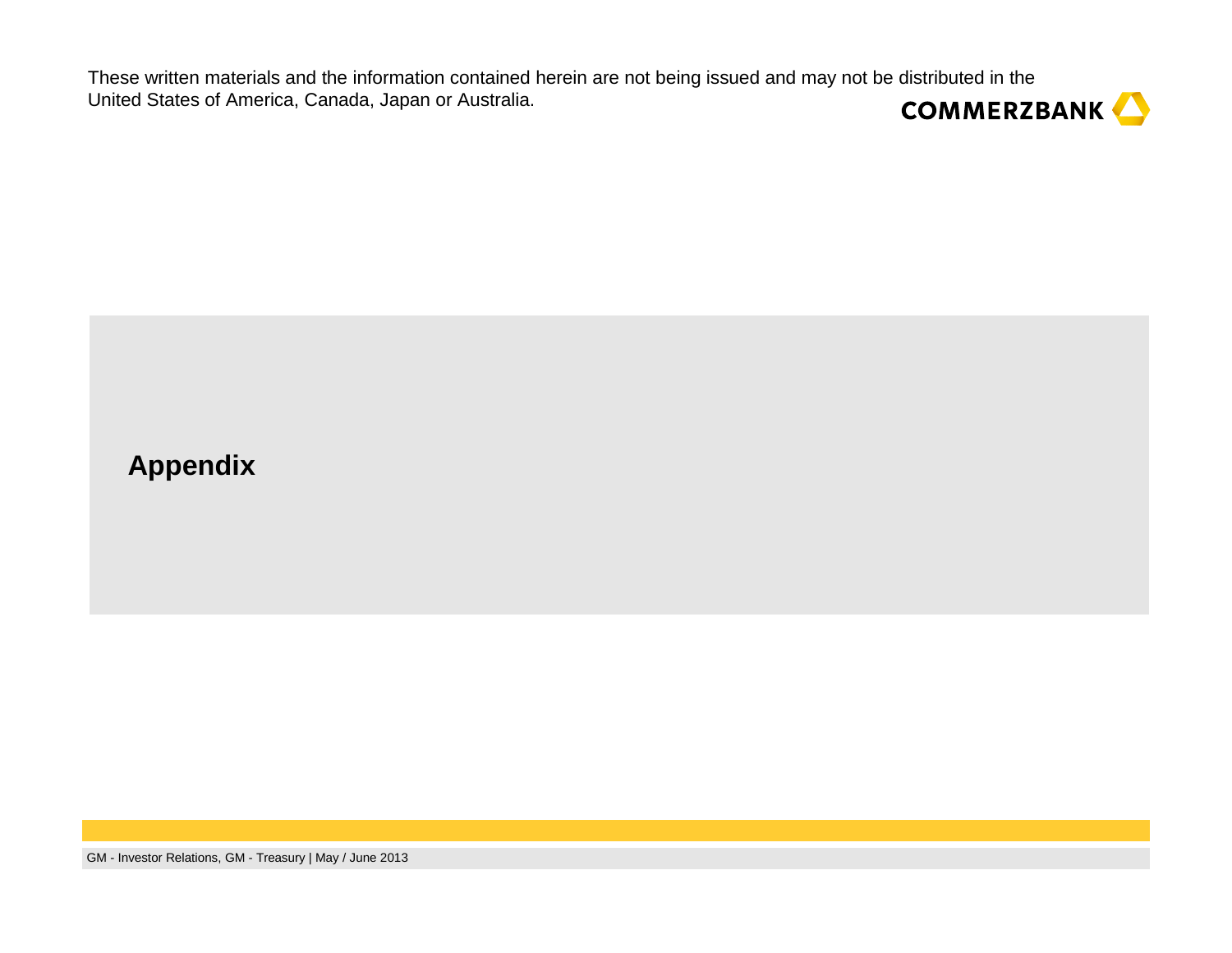### **German economy 2013 – Fighting to stay on track**

#### **Current development**

- › The German economy has stabilized at start of 2013.
- $\rightarrow$  This was mainly due to solid growth of private consumption. Investment, however, continued to deteriorate and external demand was weak.
- › The labor market has weathered the soft patch rather well so far. The unemployment rate remains below 7%.

#### **Our expectation for 2013-2014**

- › The recent mixed signals from leading indicators point to a slow recovery in the coming months. Germany is expected, however, to continue to outperform EMU average.
- › The willingness of the ECB to buy peripheral bonds markedly has reduced the EMU break-up risk.
- › Diminished uncertainty likely to lead to a revival of the German Economy in 2013; prospect of stronger growth in 2014.

#### **Reasons for outperformance**

- > No bubble in the housing market
- Low level of private sector debt translating to low refinancing cost.
- Less need for fiscal consolidation
- Steadily improved competitiveness since start of EMU; however, the advantage is about to decline
- Strong position in Asian markets and Emerging Markets in general.



Source: Commerzbank Economic Research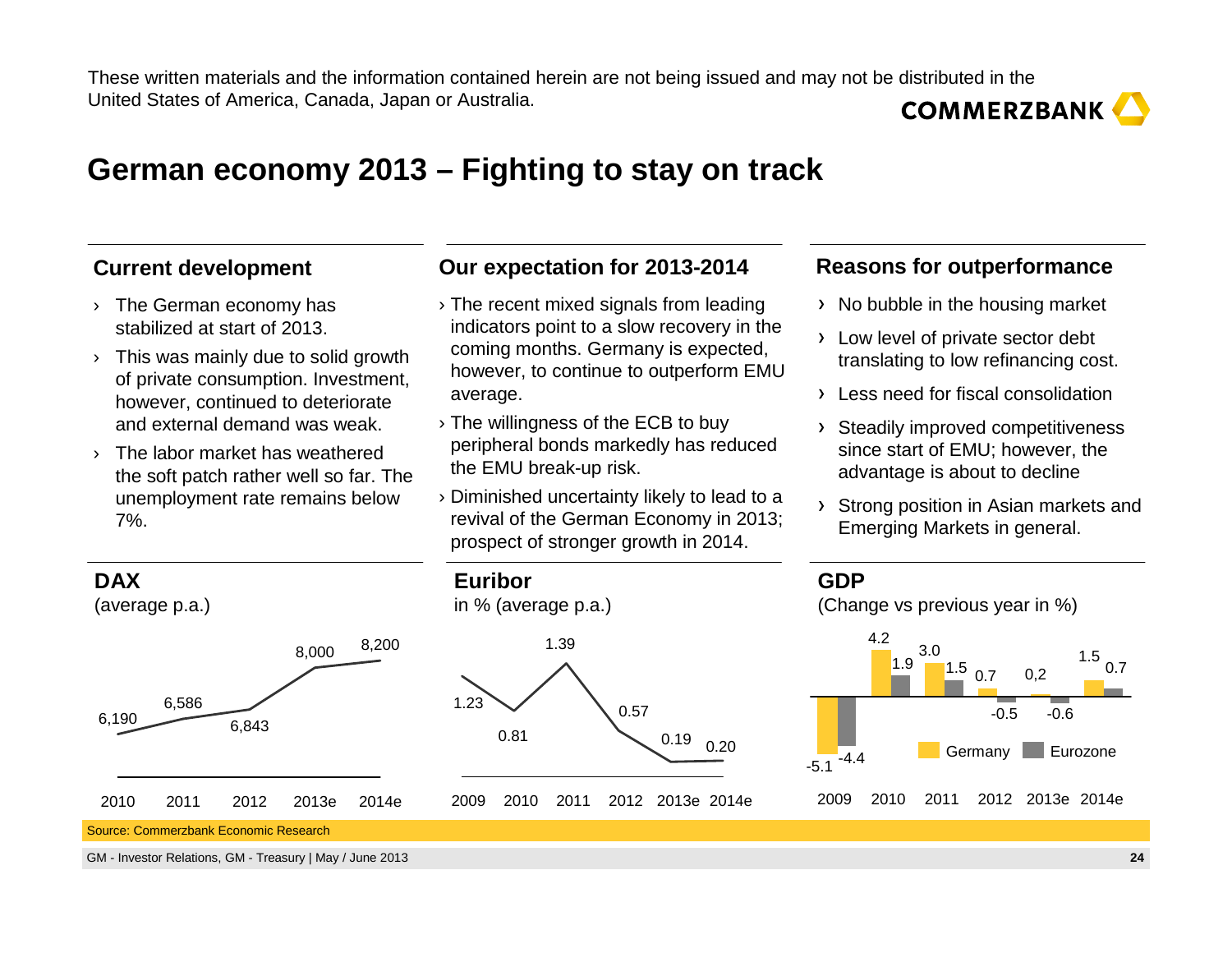### **Significant items affecting group revenues and net income**

#### **Items Q1 2012 Q2 2012 Q3 2012 Q4 2012 Q1 2013 NotesMemo: Rev. bef. LLP (reported) 2,578 2,578 2,370 2,349 2,460 Booked in:**Sale of PSB 15 7 0 0 CEE OCSS 15 -158 15 -71 -119 25 C&M and NCA Liability Mgmt. <sup>5</sup> 0 0 0 0 SuKGreece sov. impairment 0 0 0 0 0 0 0 NCA **Group revenues**€m

#### **Group net income**

| <i><b>Items</b></i>                | Q1 2012 | Q <sub>2</sub> 2012 | Q3 2012 | Q4 2012 | Q1 2013 | <b>Notes</b> |
|------------------------------------|---------|---------------------|---------|---------|---------|--------------|
| <b>Memo: Net result (reported)</b> | 355     | 270                 | 67      | $-726$  | -94     |              |
| Bank Forum, DTA impair.            | -83     | -86                 | $-27$   | $-745$  | 0       |              |
| Restructuring charges              | -34     | -9                  | 0       | 0       | $-493$  |              |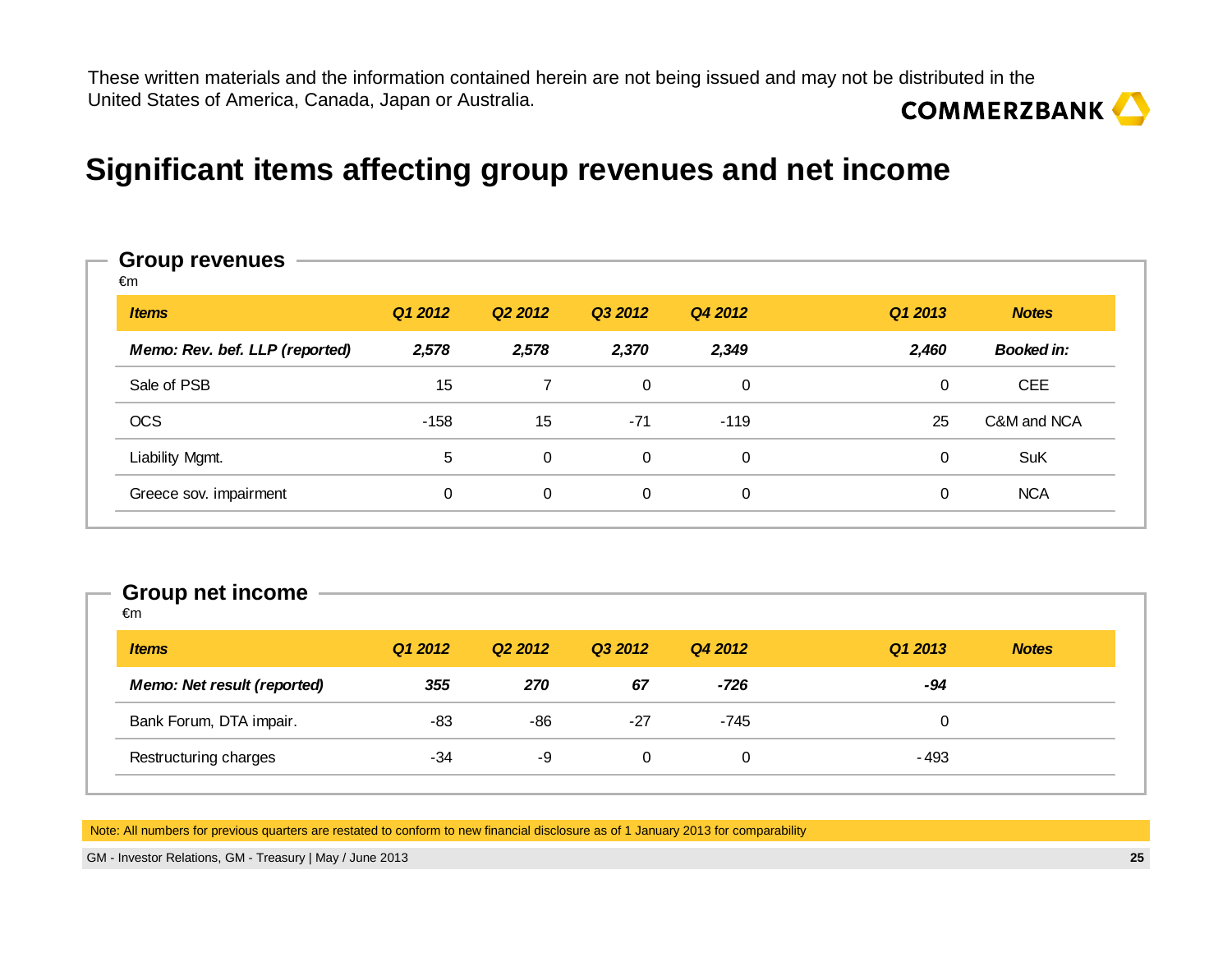### **Revenues before LLP adjusted for significant items**

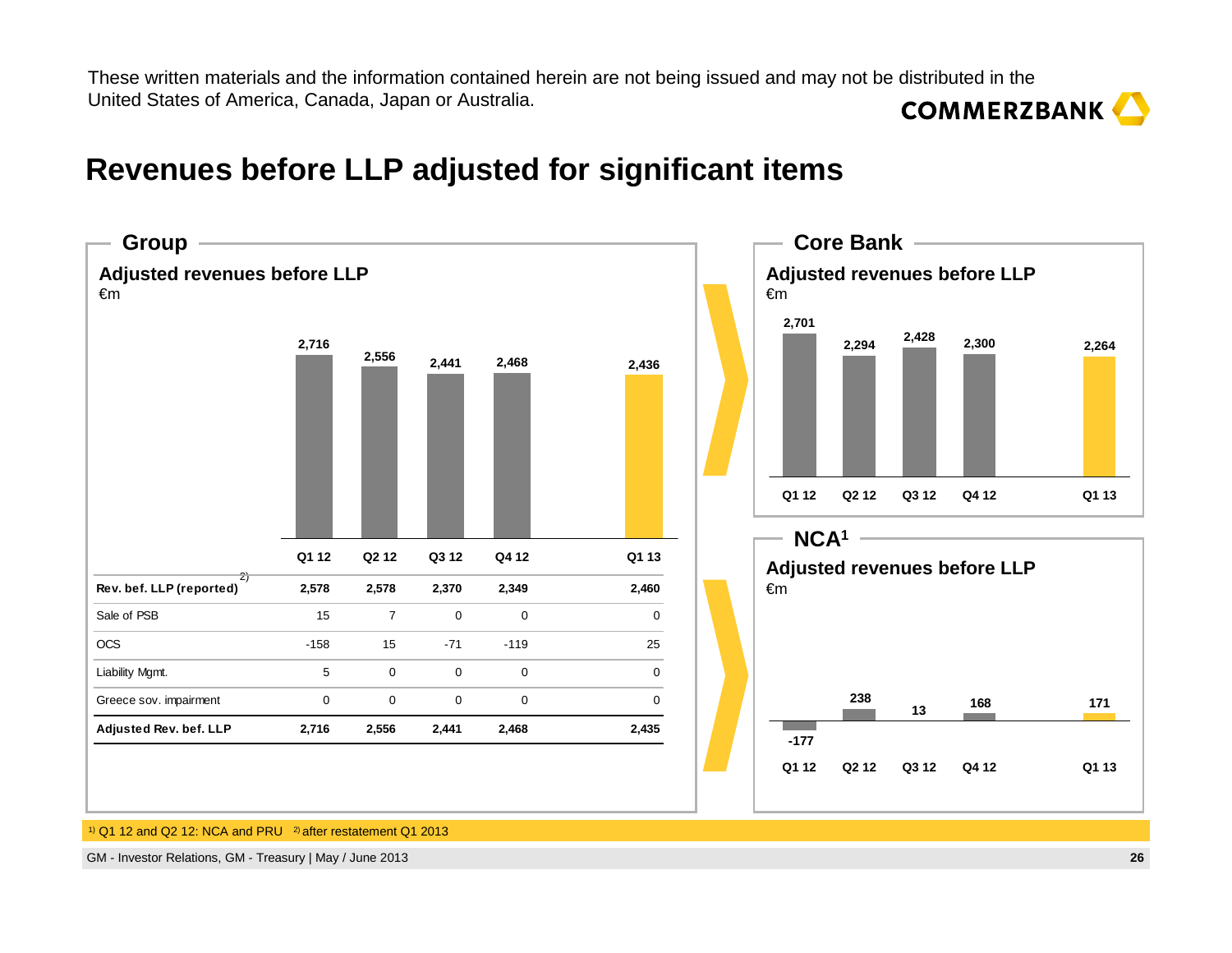#### **44479279420714Q1 12 Q2 12 Q3 12 Q4 12 Q1 13 526740551**<u>1</u> 526 531 **Q1 12 Q2 12 Q3 12 Q4 12 Q1 13 1,003 -87-461 -447 -151-453Q1 12 Q2 12 Q3 12 Q4 12 Q1 13 Adjusted operating result** €m**Adjusted operating result**€m**Core Bank** -**NCA1Adjusted operating result** €m**GroupOperating result (reported) 576 442 208 -40 469**Sale of PSB  $\begin{array}{ccccccc} 15 & 7 & 0 & 0 & 0 \end{array}$ OCS -158 15 -71 -119 25Liability Mgmt. 5 0 0 0 0Greece sov. impairment 0 0 0 0 0**Adjusted operating result 714 420 279 79 444Net result (reported) 355 270 67 -726 -94**Bank Forum, DTA impair. -83 -86 -27 -745 0Restructuring charges  $-34$   $-9$  0 0 0 493 **Adjusted net result 472 365 94 19 399**

# **Core Bank adjusted operating result**

1) Q1 12 and Q2 12: NCA and PRU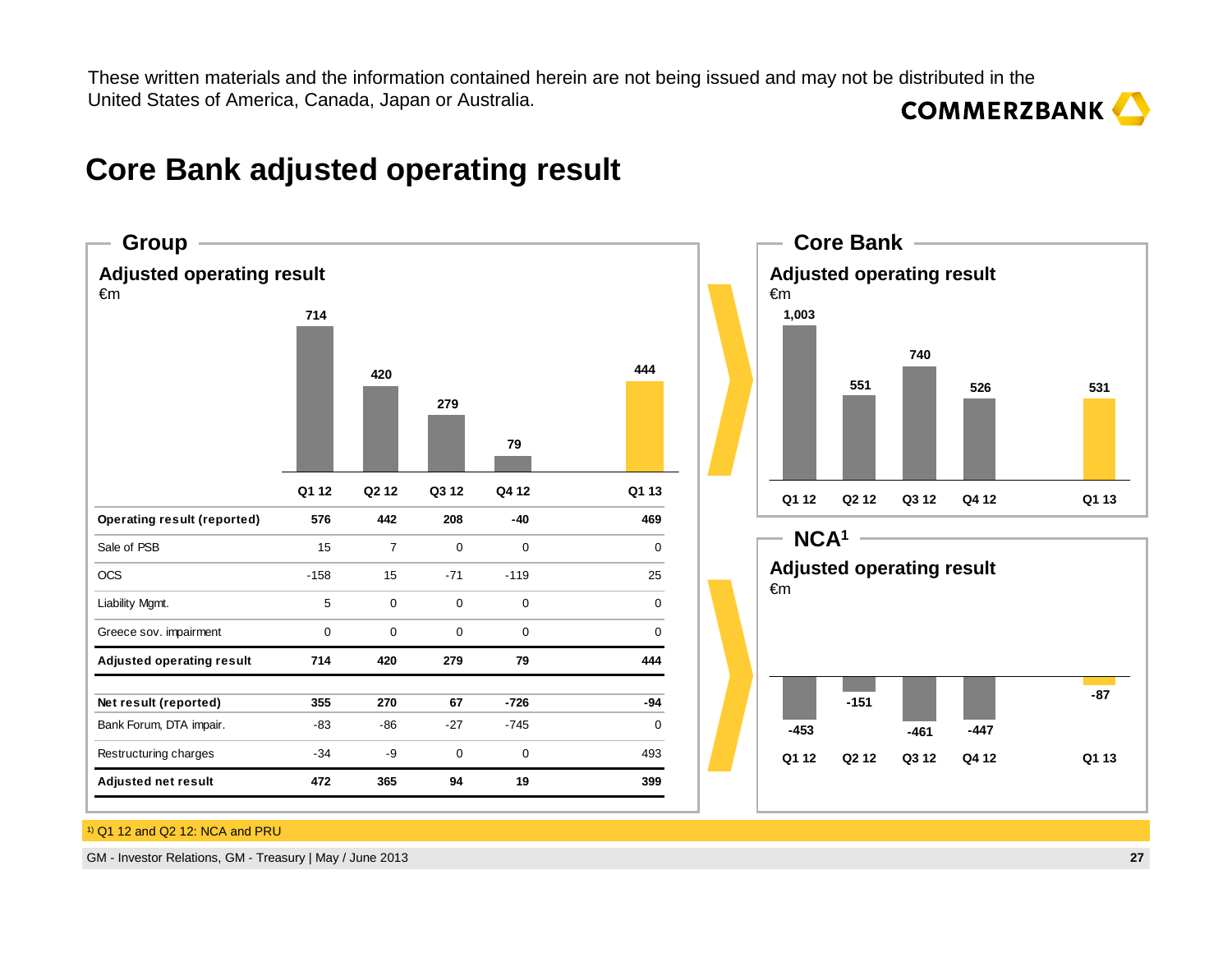# **PC divisional split**



**Direct Banking – Revenues before LLP**  €m

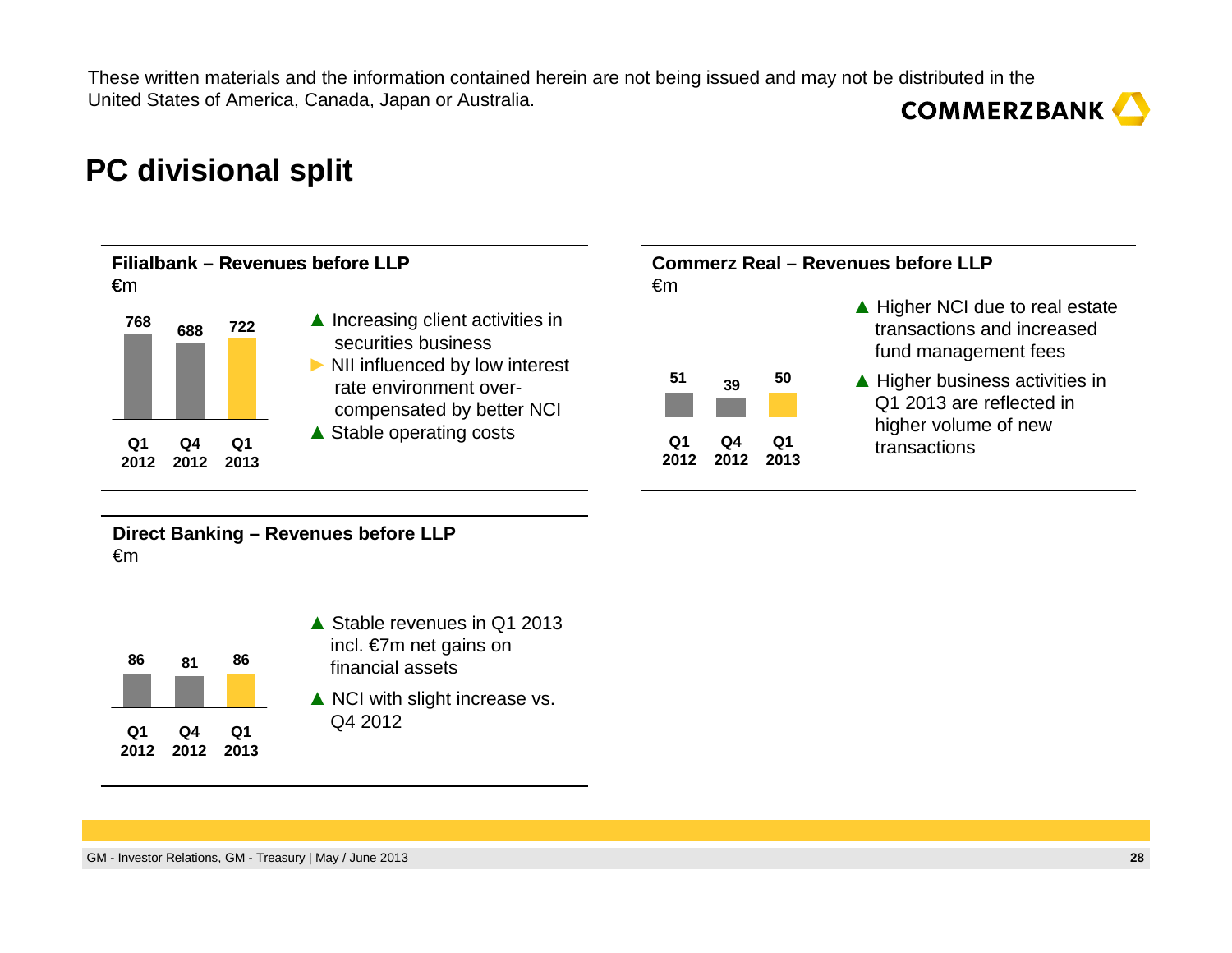### **MSB divisional split**

#### **Mittelstand Germany – Revenues before LLP**  €m



#### **▲** Higher revenues from loan<br>business partly offset by business partly offset by further declining deposit margin

**▲** Increase in demand for capital market products



#### **Financial Institutions – Revenues before LLP**  €m

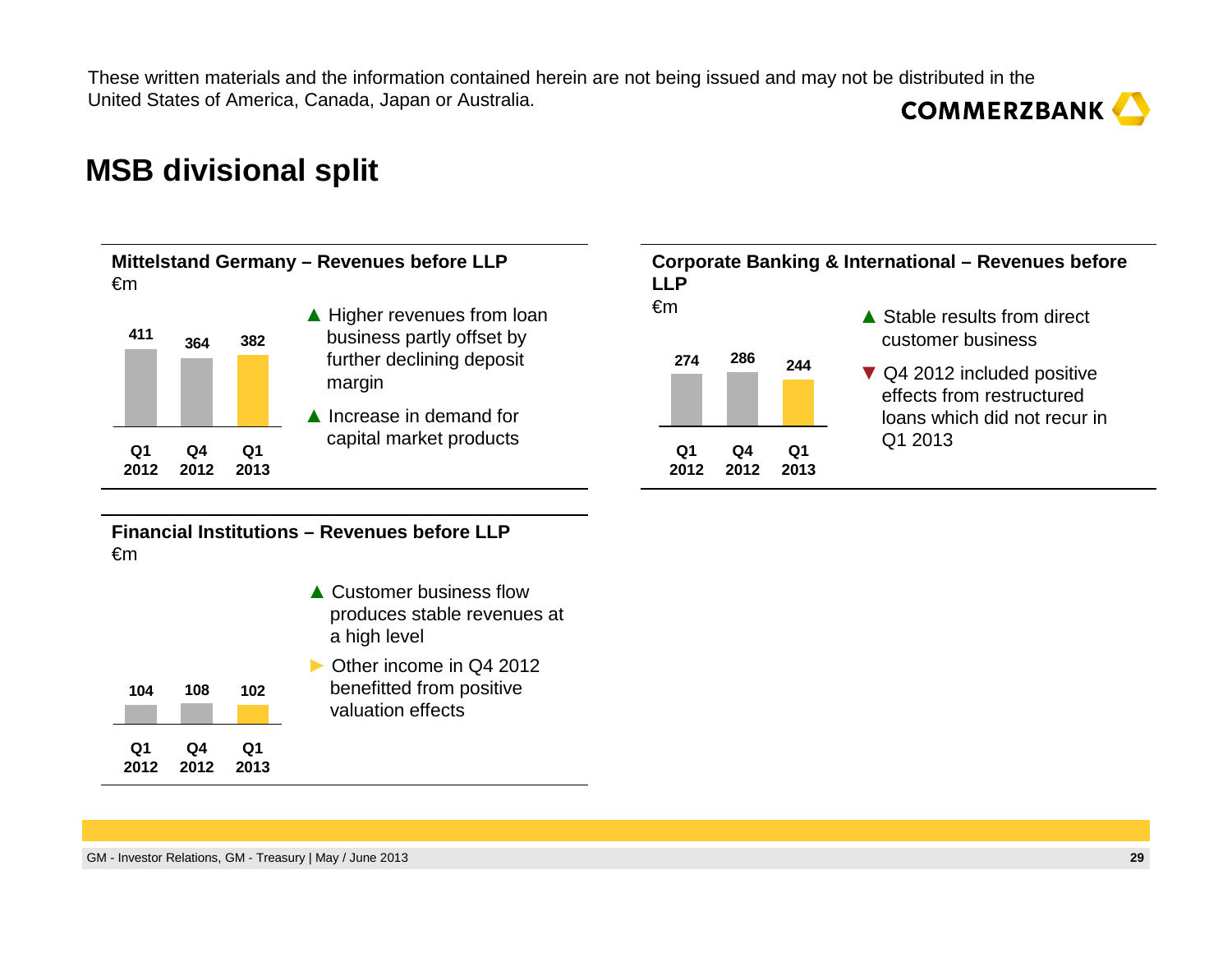### **Corporates & Markets divisional split**

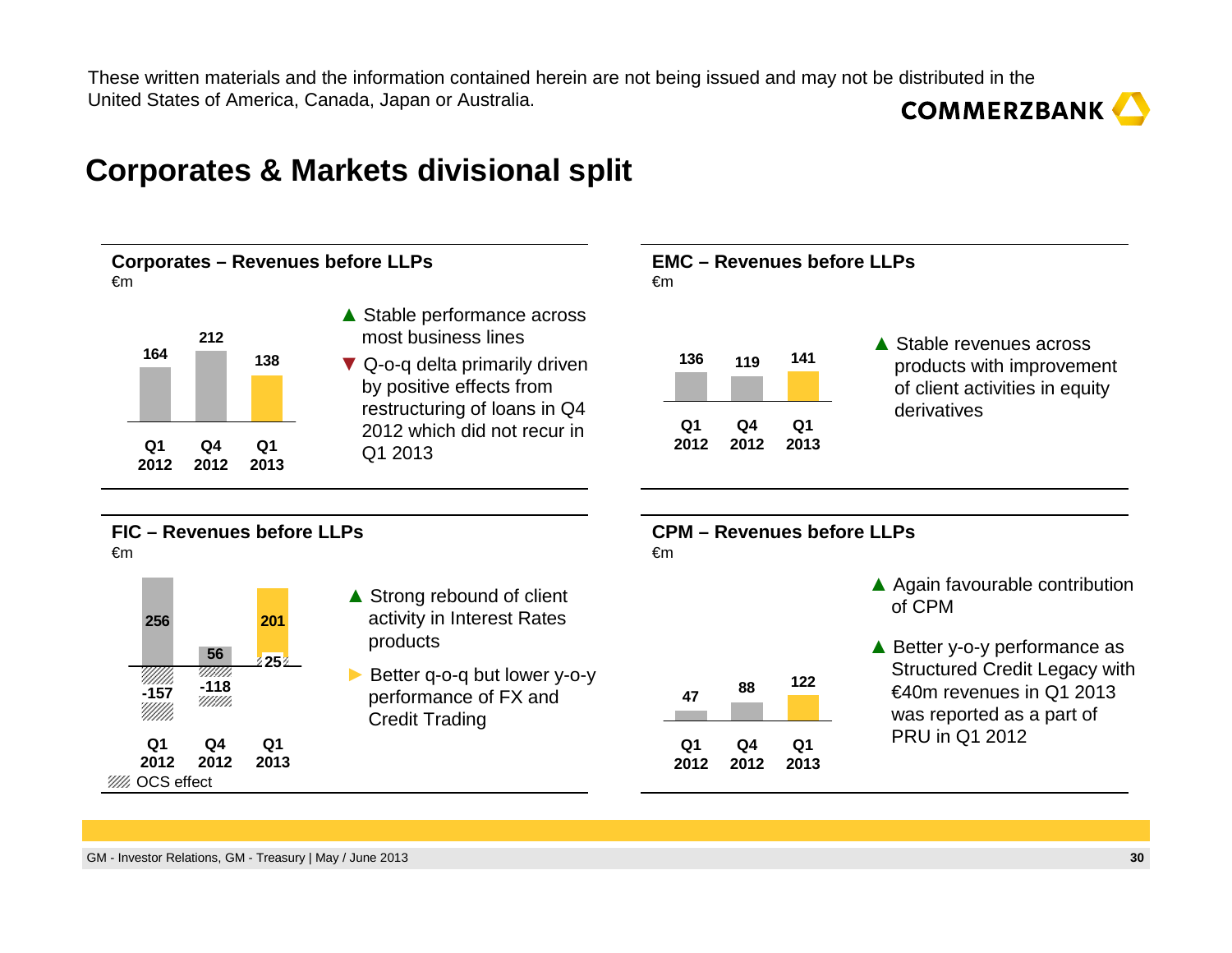# **Full focus on implementation of our strategic agenda**

| <b>Segment</b> | <b>Target</b>                    | Target 2016               | Progress towards target in Q1 <sup>1)</sup> |
|----------------|----------------------------------|---------------------------|---------------------------------------------|
|                | Revenues per customer            | $+10%$                    |                                             |
| <b>PC</b>      | Net new customers                | 1 million                 |                                             |
|                | Assets under control             | >€300bn                   |                                             |
|                | Net promoter score               | $>30\%$                   |                                             |
|                | Revenue growth                   | $+4\%$ p.a.               |                                             |
| <b>MSB</b>     | Growth in international revenues | $+8\%$ p.a.               |                                             |
|                | Cross-selling                    | $>50\%$<br>non-loan ratio |                                             |
|                | New customers                    | >15%                      |                                             |

<sup>1)</sup> Simplified and schematic representation of progress towards 2016 target in Q1 2013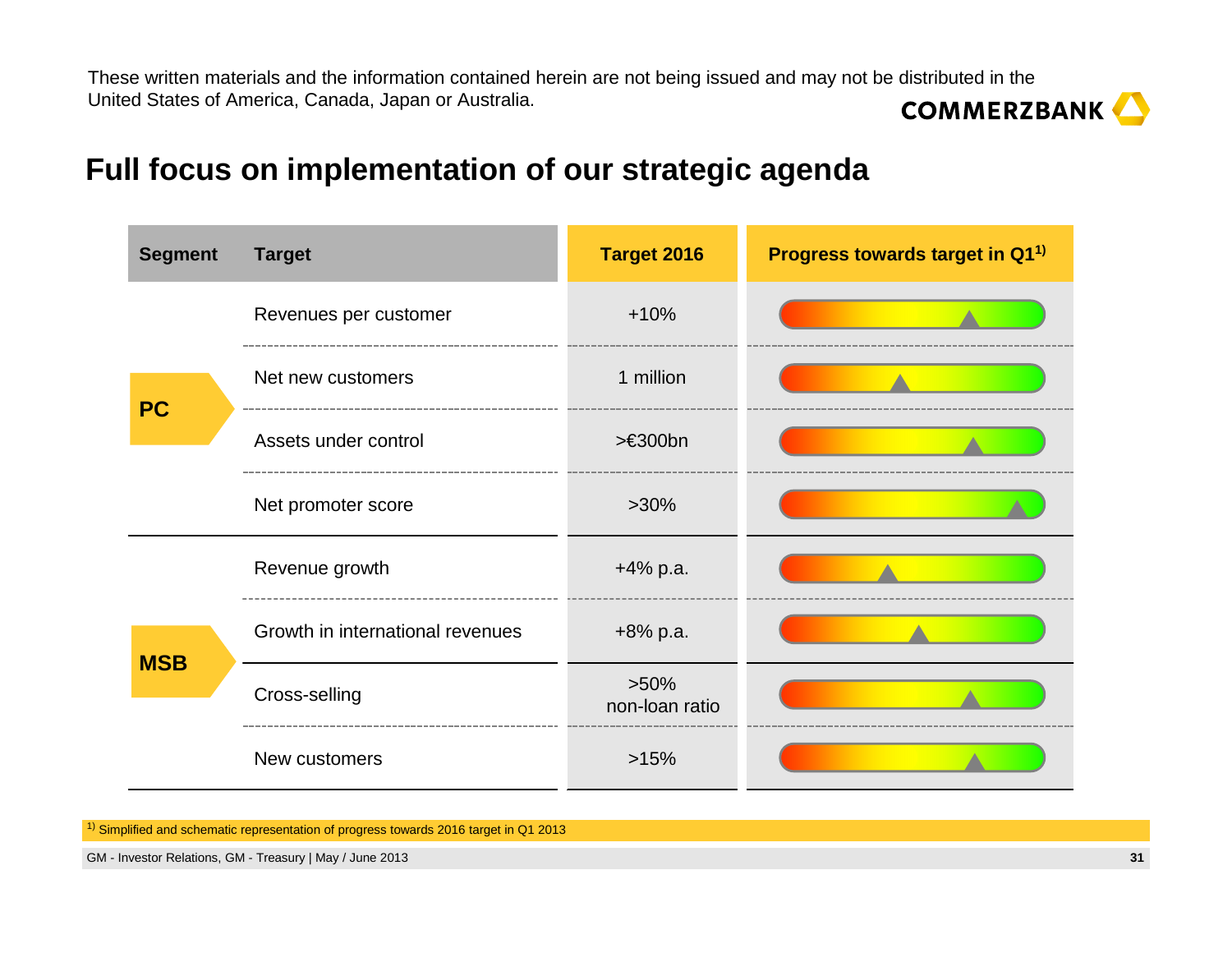# **Full focus on implementation of our strategic agenda**

| <b>Segment</b> | <b>Target</b>                                    | <b>Target 2016</b> | Progress towards target in Q1 <sup>1)</sup> |
|----------------|--------------------------------------------------|--------------------|---------------------------------------------|
| <b>CEE</b>     | Revenue growth                                   | $+5\%$ p.a.        |                                             |
|                | Loan to deposit ratio                            | 115%               |                                             |
|                | Revenue growth                                   | $+4\%$ p.a.        |                                             |
| <b>C&amp;M</b> | Front-to-back cost efficiency                    | €150m p.a.         |                                             |
|                | Maintain capital efficiency<br>despite Basel III | Maintain           |                                             |

<sup>1)</sup> Simplified and schematic representation of progress towards 2016 target in Q1 2013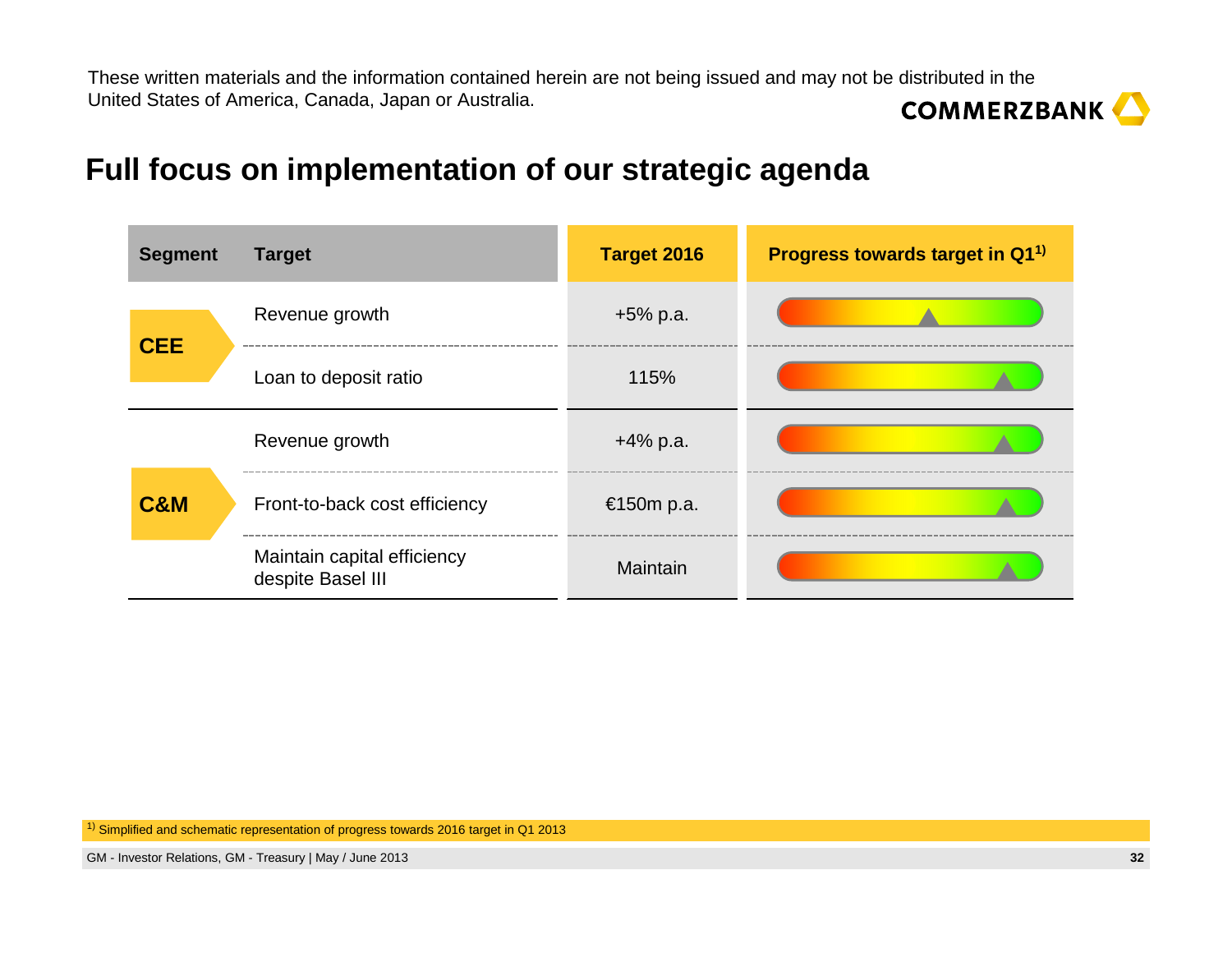### **Basel III CET 1 comfortably above 9% under phase-in**



Note: estimated impacts as of Q1 2013, numbers may not add up due to rounding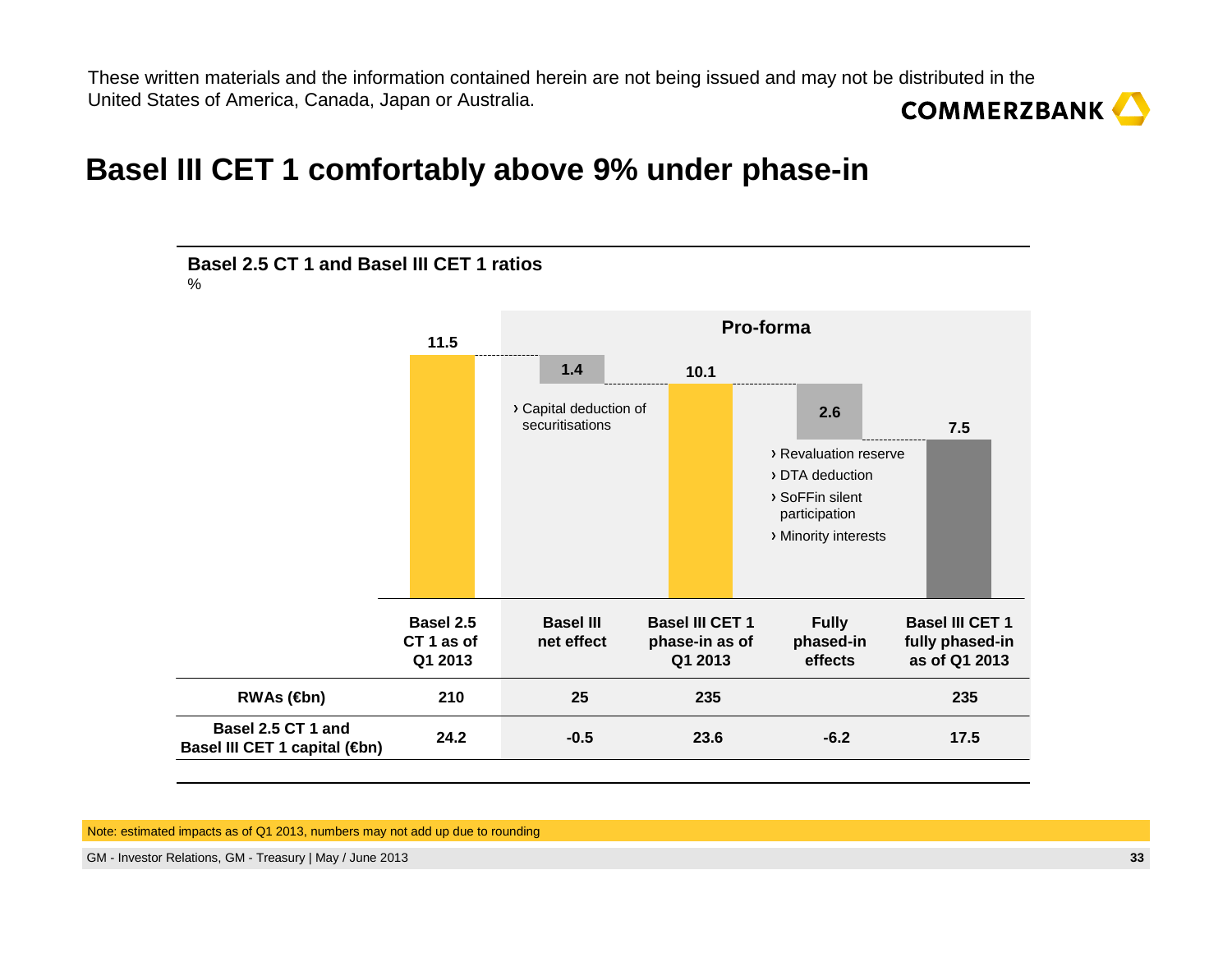# **Commerzbank Group**

| in $\epsilon$ m                                                               | Q <sub>1</sub><br>2012 | Q2<br>2012     | Q <sub>3</sub><br>2012 | Q4<br>2012     | Q <sub>1</sub><br>2013 | % yoy    | % qoq    |
|-------------------------------------------------------------------------------|------------------------|----------------|------------------------|----------------|------------------------|----------|----------|
| Net interest income                                                           | 1,694                  | 1,784          | 1,281                  | 1,728          | 1,356                  | $-20.0$  | $-21.5$  |
| Provisions for loan losses                                                    | $-212$                 | $-404$         | $-430$                 | $-614$         | $-267$                 | $-25.9$  | 56.5     |
| Net interest income after provisions                                          | 1,482                  | 1,380          | 851                    | 1,114          | 1,089                  | $-26.5$  | $-2.2$   |
| Net commission income                                                         | 864                    | 769            | 852                    | 764            | 847                    | $-2.0$   | 10.9     |
| Net trading income and net income on hedge accounting                         | 164                    | 84             | 224                    | $-383$         | 317                    | 93.3     | 182.8    |
| Net investment income                                                         | $-176$                 | $-23$          | 30                     | 250            | $-6$                   | 96.6     | $-102.4$ |
| Current income on companies accounted for using the equity method             | 11                     | $\overline{7}$ | 16                     | 12             | 8                      | $-27.3$  | $-33.3$  |
| Other income                                                                  | 21                     | $-43$          | $-33$                  | $-22$          | $-62$                  | $-395.2$ | $-181.8$ |
| <b>Revenues before LLP</b>                                                    | 2,578                  | 2,578          | 2,370                  | 2,349          | 2,460                  | $-4.6$   | 4.7      |
| Revenues after LLP                                                            | 2,366                  | 2,174          | 1,940                  | 1,735          | 2,193                  | $-7.3$   | 26.4     |
| Operating expenses                                                            | 1,790                  | 1,732          | 1,732                  | 1,775          | 1,724                  | $-3.7$   | $-2.9$   |
| Operating result                                                              | 576                    | 442            | 208                    | $-40$          | 469                    | $-18.6$  | 1,272.5  |
| Impairments of goodwill and brand names                                       |                        |                |                        | $\blacksquare$ |                        |          |          |
| Restructuring expenses                                                        | 34                     | 9              |                        |                | 493                    | 1,350.0  |          |
| Net measurement gain/loss on the prospective selling price of disposal groups |                        | $-86$          | 3                      | $-185$         |                        |          | 100.0    |
| Pre-tax result                                                                | 542                    | 347            | 211                    | $-225$         | $-24$                  | $-104.4$ | 89.3     |
| Average capital employed                                                      | 28,253                 | 29,165         | 29,510                 | 29,116         | 28,674                 | 1.5      | $-1.5$   |
| RWA (End of Period)                                                           | 222,941                | 210,150        | 206,311                | 208,135        | 209,796                | $-5.9$   | 0.8      |
| Cost/income ratio (%)                                                         | 69.4%                  | 67.2%          | 73.1%                  | 75.6%          | 70.1%                  |          |          |
| Operating return on equity (%)                                                | 8.2%                   | 6.1%           | 2.8%                   | $-0.5%$        | 6.5%                   |          |          |
| Return on equity of pre-tax result (%)                                        | 7.7%                   | 4.8%           | 2.9%                   | $-3.1%$        | $-0.3%$                |          |          |
|                                                                               |                        |                |                        |                |                        |          |          |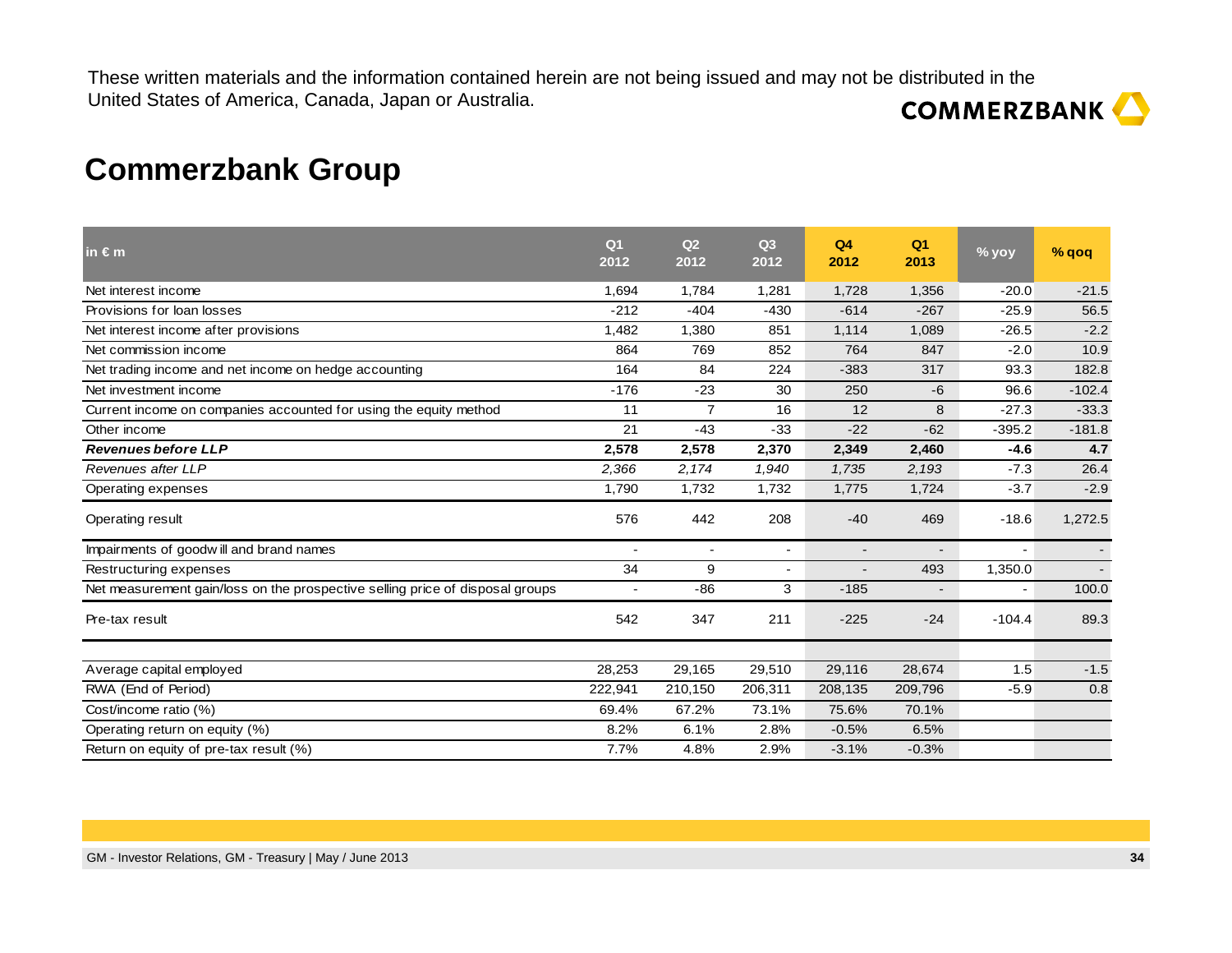# **COMMERZBANK**

# **Core Bank**

| $in \in m$                                                                    | Q <sub>1</sub><br>2012 | Q2<br>2012     | Q3<br>2012            | Q <sub>4</sub><br>2012 | Q <sub>1</sub><br>2013 | % yoy      | % qoq    |
|-------------------------------------------------------------------------------|------------------------|----------------|-----------------------|------------------------|------------------------|------------|----------|
| Net interest income                                                           | 1,473                  | 1,598          | 1,155                 | 1,520                  | 1,187                  | $-19.4$    | $-21.9$  |
| Provisions for loan losses                                                    | $-18$                  | $-116$         | $-47$                 | $-102$                 | $-92$                  | $-411.1$   | 9.8      |
| Net interest income after provisions                                          | 1,455                  | 1,482          | 1,108                 | 1,418                  | 1,095                  | $-24.7$    | $-22.8$  |
| Net commission income                                                         | 834                    | 750            | 827                   | 734                    | 828                    | $-0.7$     | 12.8     |
| Net trading income and net income on hedge accounting                         | 241                    | $-24$          | 294                   | $-312$                 | 360                    | 49.4       | 215.4    |
| Net investment income                                                         | 10                     | 20             | 109                   | 237                    | $-14$                  | $-240.0$   | $-105.9$ |
| Current income on companies accounted for using the equity method             | 12                     | 6              | 16                    | 14                     | 10                     | $-16.7$    | $-28.6$  |
| Other income                                                                  | -6                     | $-34$          | $-28$                 | $-11$                  | $-82$                  | $-1,266.7$ | $-645.5$ |
| <b>Revenues before LLP</b>                                                    | 2,564                  | 2,316          | 2,373                 | 2,182                  | 2,289                  | $-10.7$    | 4.9      |
| Revenues after LLP                                                            | 2,546                  | 2,200          | 2,326                 | 2,080                  | 2,197                  | $-13.7$    | 5.6      |
| Operating expenses                                                            | 1,680                  | 1,627          | 1,641                 | 1,672                  | 1,641                  | $-2.3$     | $-1.9$   |
| Operating result                                                              | 866                    | 573            | 685                   | 408                    | 556                    | $-35.8$    | 36.3     |
| Impairments of goodwill and brand names                                       | ٠                      | $\blacksquare$ | $\tilde{\phantom{a}}$ | $\blacksquare$         |                        |            |          |
| Restructuring expenses                                                        | $\blacksquare$         |                |                       |                        | 493                    |            |          |
| Net measurement gain/loss on the prospective selling price of disposal groups | ä,                     | $-86$          | 3                     | $-185$                 | $\blacksquare$         | $\sim$     | 100.0    |
| Pre-tax profit                                                                | 866                    | 487            | 688                   | 223                    | 63                     | $-92.7$    | $-71.7$  |
|                                                                               |                        |                |                       |                        |                        |            |          |
| Average capital employed                                                      | 16,323                 | 17,996         | 19,457                | 19,499                 | 18,616                 | 14.0       | $-4.5$   |
| RWA (End of Period)                                                           | 146,894                | 138,107        | 141,741               | 140,352                | 144,660                | $-1.5$     | 3.1      |
| Cost/income ratio (%)                                                         | 65.5%                  | 70.3%          | 69.2%                 | 76.6%                  | 71.7%                  |            |          |
| Operating return on equity (%)                                                | 21.2%                  | 12.7%          | 14.1%                 | 8.4%                   | 11.9%                  |            |          |
| Return on equity of pre-tax profit (%)                                        | 21.2%                  | 10.8%          | 14.1%                 | 4.6%                   | 1.4%                   |            |          |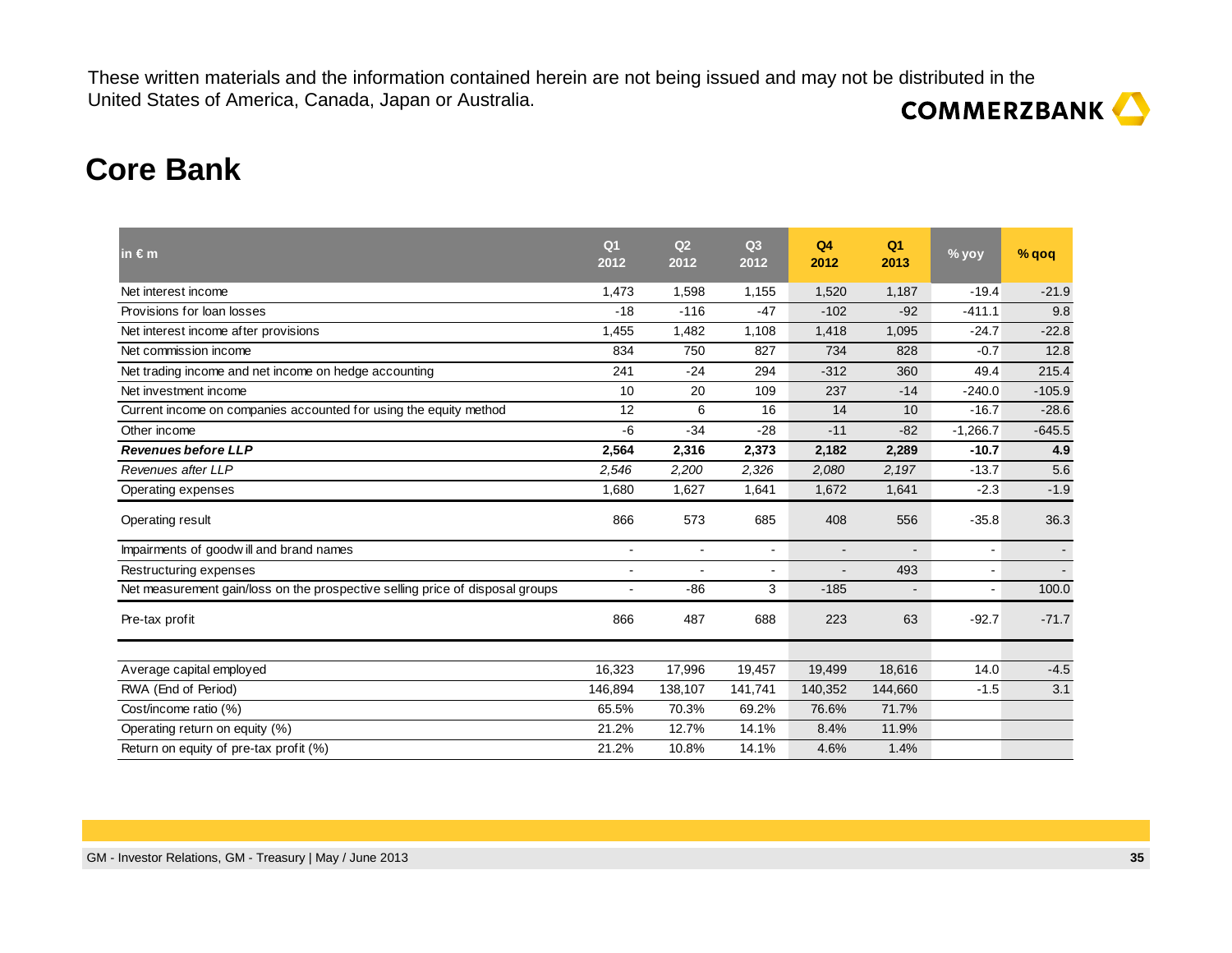### **Private Customers**

| in $\epsilon$ m                                                               | Q <sub>1</sub><br>2012 | Q <sub>2</sub><br>2012   | Q <sub>3</sub><br>2012   | Q <sub>4</sub><br>2012   | Q <sub>1</sub><br>2013 | % yoy          | % qoq    |
|-------------------------------------------------------------------------------|------------------------|--------------------------|--------------------------|--------------------------|------------------------|----------------|----------|
| Net interest income                                                           | 471                    | 448                      | 446                      | 462                      | 431                    | $-8.5$         | $-6.7$   |
| Provisions for loan losses                                                    | $-8$                   | $-26$                    | $-45$                    | $-16$                    | $-35$                  | $-337.5$       | $-118.8$ |
| Net interest income after provisions                                          | 463                    | 422                      | 401                      | 446                      | 396                    | $-14.5$        | $-11.2$  |
| Net commission income                                                         | 416                    | 368                      | 409                      | 353                      | 427                    | 2.6            | 21.0     |
| Net trading income and net income on hedge accounting                         | 1                      |                          |                          | $\mathbf{1}$             | $\mathbf{1}$           |                |          |
| Net investment income                                                         | $\overline{2}$         | $\overline{a}$           | $-4$                     | $-2$                     | 5                      | 150.0          | 350.0    |
| Current income on companies accounted for using the equity method             | $\overline{7}$         | 3                        | 6                        | 11                       | 9                      | 28.6           | $-18.2$  |
| Other income                                                                  | 8                      | $-19$                    | $-25$                    | $-21$                    | $-15$                  | $-287.5$       | 28.6     |
| <b>Revenues before LLP</b>                                                    | 905                    | 800                      | 833                      | 804                      | 858                    | $-5.2$         | 6.7      |
| Revenues after LLP                                                            | 897                    | 774                      | 788                      | 788                      | 823                    | $-8.2$         | 4.4      |
| Operating expenses                                                            | 760                    | 745                      | 752                      | 763                      | 753                    | $-0.9$         | $-1.3$   |
| Operating result                                                              | 137                    | 29                       | 36                       | 25                       | 70                     | $-48.9$        | 180.0    |
| Impairments of goodwill and brand names                                       | $\blacksquare$         | $\overline{\phantom{a}}$ | $\blacksquare$           | $\overline{\phantom{a}}$ | $\blacksquare$         | $\blacksquare$ |          |
| Restructuring expenses                                                        | $\overline{a}$         | $\overline{\phantom{a}}$ | ٠                        | ä,                       | ٠                      | $\blacksquare$ |          |
| Net measurement gain/loss on the prospective selling price of disposal groups |                        |                          | $\overline{\phantom{a}}$ | $\overline{\phantom{a}}$ | $\overline{a}$         |                |          |
| Pre-tax result                                                                | 137                    | 29                       | 36                       | 25                       | 70                     | $-48.9$        | 180.0    |
|                                                                               |                        |                          |                          |                          |                        |                |          |
| Average capital employed                                                      | 3,976                  | 3,880                    | 4,003                    | 3,819                    | 4,002                  | 0.7            | 4.8      |
| RWA (End of Period)                                                           | 28,149                 | 28,767                   | 27,733                   | 29,047                   | 28,807                 | 2.3            | $-0.8$   |
| Cost/income ratio (%)                                                         | 84.0%                  | 93.1%                    | 90.3%                    | 94.9%                    | 87.8%                  |                |          |
| Operating return on equity (%)                                                | 13.8%                  | 3.0%                     | 3.6%                     | 2.6%                     | 7.0%                   |                |          |
| Return on equity of pre-tax result (%)                                        | 13.8%                  | 3.0%                     | 3.6%                     | 2.6%                     | 7.0%                   |                |          |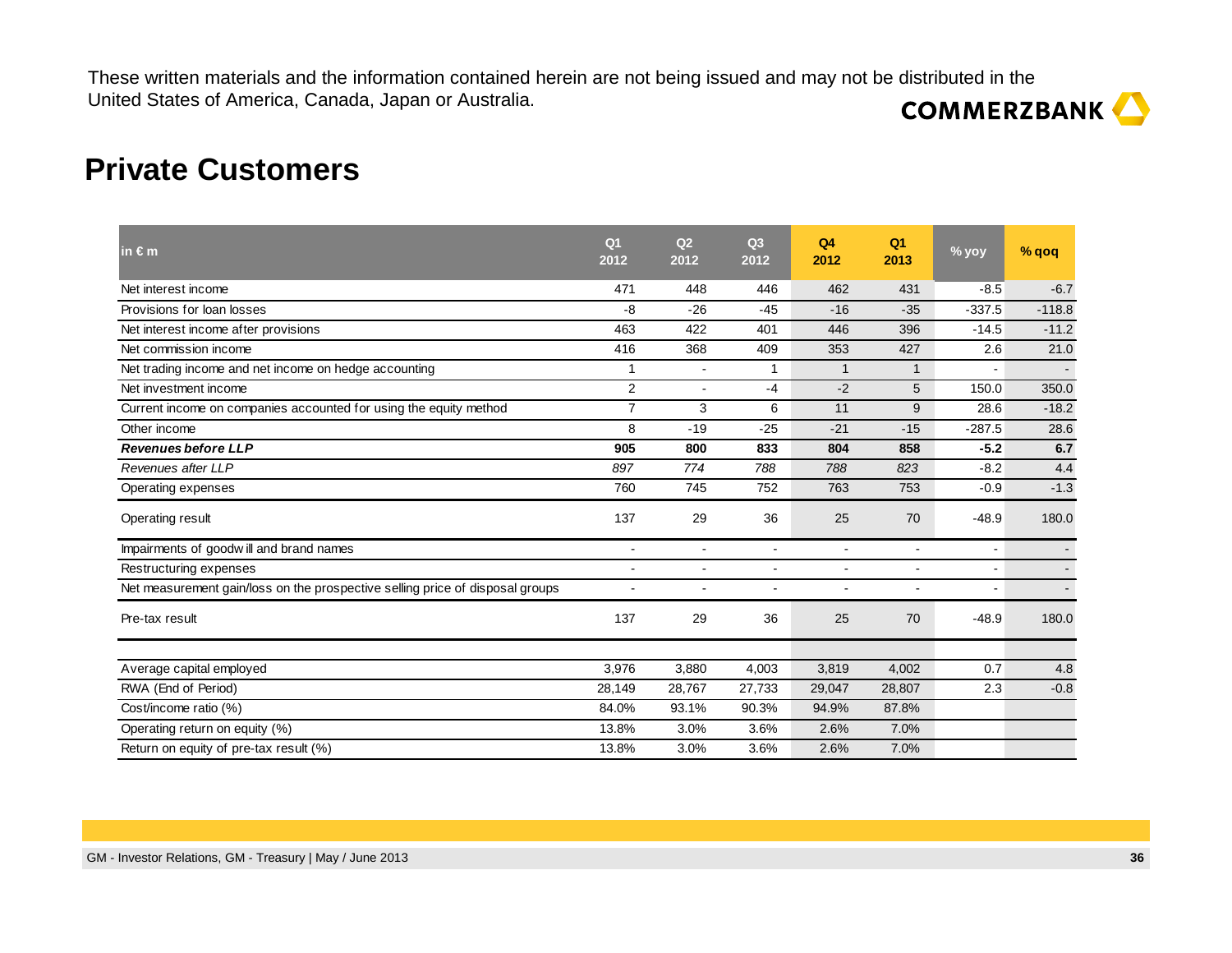### **Mittelstandsbank**

| in $\epsilon$ m                                                               | Q <sub>1</sub><br>2012   | Q2<br>2012     | Q3<br>2012     | Q <sub>4</sub><br>2012   | Q <sub>1</sub><br>2013   | % yoy          | % qoq    |
|-------------------------------------------------------------------------------|--------------------------|----------------|----------------|--------------------------|--------------------------|----------------|----------|
| Net interest income                                                           | 542                      | 487            | 468            | 454                      | 457                      | $-15.7$        | 0.7      |
| Provisions for loan losses                                                    | 35                       | $-32$          | 9              | $-42$                    | $-78$                    | $-322.9$       | $-85.7$  |
| Net interest income after provisions                                          | 577                      | 455            | 477            | 412                      | 379                      | $-34.3$        | $-8.0$   |
| Net commission income                                                         | 270                      | 272            | 258            | 261                      | 280                      | 3.7            | 7.3      |
| Net trading income and net income on hedge accounting                         | $-12$                    | 1              | $-13$          | 3                        | $\mathbf{1}$             | 108.3          | $-66.7$  |
| Net investment income                                                         | $-1$                     | -6             | ÷              | 38                       | $-12$                    | $-1,100.0$     | $-131.6$ |
| Current income on companies accounted for using the equity method             | $\sim$                   |                | 3              | 3                        | $\sim$                   | $\blacksquare$ | $-100.0$ |
| Other income                                                                  | -9                       | $-7$           | $-3$           | 5                        | 2                        | 122.2          | $-60.0$  |
| <b>Revenues before LLP</b>                                                    | 790                      | 747            | 713            | 764                      | 728                      | $-7.8$         | $-4.7$   |
| Revenues after LLP                                                            | 825                      | 715            | 722            | 722                      | 650                      | $-21.2$        | $-10.0$  |
| Operating expenses                                                            | 339                      | 327            | 329            | 348                      | 325                      | $-4.1$         | $-6.6$   |
| Operating result                                                              | 486                      | 388            | 393            | 374                      | 325                      | $-33.1$        | $-13.1$  |
| Impairments of goodwill and brand names                                       | $\overline{\phantom{a}}$ | $\blacksquare$ | $\blacksquare$ | $\blacksquare$           | $\overline{\phantom{a}}$ |                |          |
| Restructuring expenses                                                        |                          | $\blacksquare$ | ä,             | $\blacksquare$           | Ξ.                       | $\blacksquare$ |          |
| Net measurement gain/loss on the prospective selling price of disposal groups | $\blacksquare$           |                | $\blacksquare$ | $\overline{\phantom{a}}$ | ۰.                       |                |          |
| Pre-tax result                                                                | 486                      | 388            | 393            | 374                      | 325                      | $-33.1$        | $-13.1$  |
|                                                                               | 5,974                    | 5,707          | 5,766          | 5,637                    | 5,829                    | $-2.4$         | 3.4      |
| Average capital employed                                                      |                          |                |                |                          |                          |                |          |
| RWA (End of Period)                                                           | 53,971                   | 53,191         | 53,516         | 53,814                   | 55,364                   | 2.6            | 2.9      |
| Cost/income ratio (%)                                                         | 42.9%                    | 43.8%          | 46.1%          | 45.5%                    | 44.6%                    |                |          |
| Operating return on equity (%)                                                | 32.5%                    | 27.2%          | 27.3%          | 26.5%                    | 22.3%                    |                |          |
| Return on equity of pre-tax result (%)                                        | 32.5%                    | 27.2%          | 27.3%          | 26.5%                    | 22.3%                    |                |          |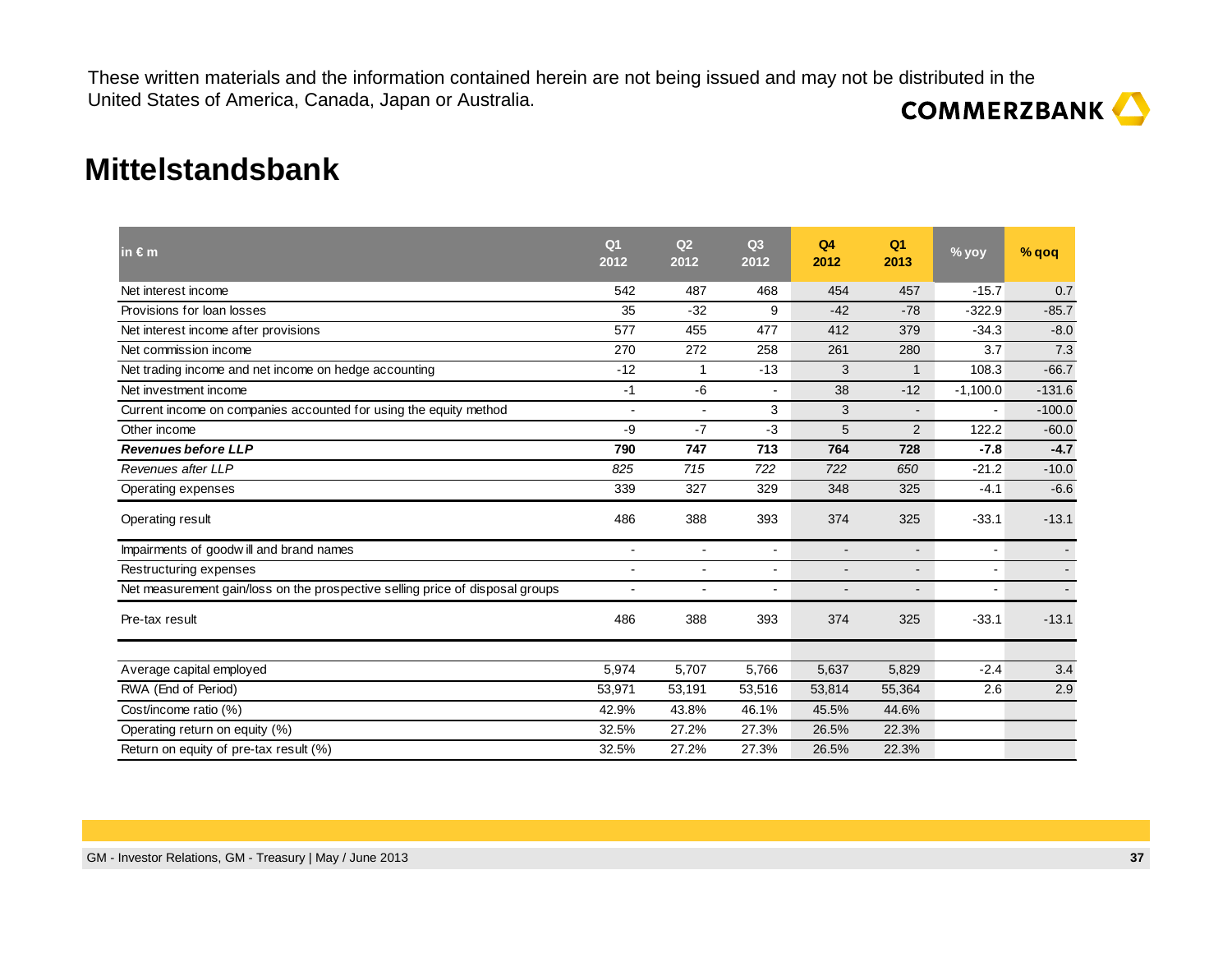# **COMMERZBANK**

### **Central & Eastern Europe**

| O <sub>1</sub><br>2012 | Q2<br>2012               | Q3<br>2012     | Q <sub>4</sub><br>2012   | Q <sub>1</sub><br>2013   | % yoy          | % qoq    |
|------------------------|--------------------------|----------------|--------------------------|--------------------------|----------------|----------|
| 124                    | 126                      | 129            | 129                      | 103                      | $-16.9$        | $-20.2$  |
| $-18$                  | $-35$                    | $-28$          | $-24$                    | $-6$                     | 66.7           | 75.0     |
| 106                    | 91                       | 101            | 105                      | 97                       | $-8.5$         | $-7.6$   |
| 50                     | 47                       | 47             | 44                       | 47                       | $-6.0$         | 6.8      |
| 34                     | 23                       | 15             | 5                        | 23                       | $-32.4$        | 360.0    |
| 1                      | 5                        | 2              | $\mathbf{1}$             | $\blacksquare$           | $-100.0$       | $-100.0$ |
| $\overline{a}$         | ÷                        | $\overline{a}$ | $\blacksquare$           | $\blacksquare$           | $\blacksquare$ |          |
| 11                     | 9                        | 8              | 8                        | 12                       | 9.1            | 50.0     |
| 220                    | 210                      | 201            | 187                      | 185                      | $-15.9$        | $-1.1$   |
| 202                    | 175                      | 173            | 163                      | 179                      | $-11.4$        | 9.8      |
| 115                    | 116                      | 121            | 121                      | 104                      | $-9.6$         | $-14.0$  |
| 87                     | 59                       | 52             | 42                       | 75                       | $-13.8$        | 78.6     |
| $\overline{a}$         | $\overline{\phantom{a}}$ | $\blacksquare$ | $\overline{\phantom{a}}$ | $\blacksquare$           | $\overline{a}$ |          |
| $\blacksquare$         |                          | $\overline{a}$ |                          | $\overline{\phantom{a}}$ |                |          |
| $\blacksquare$         | $-86$                    | 3              | $-185$                   | -                        | $\blacksquare$ | 100.0    |
| 87                     | $-27$                    | 55             | $-143$                   | 75                       | $-13.8$        | 152.4    |
| 1,893                  |                          | 1,601          | 1,673                    | 1,717                    | $-9.3$         | 2.6      |
| 16.711                 | 15,971                   | 15,654         | 15,279                   | 14,548                   | $-12.9$        | $-4.8$   |
| 52.3%                  | 55.2%                    | 60.2%          | 64.7%                    | 56.2%                    |                |          |
| 18.4%                  | 12.5%                    | 13.0%          | 10.0%                    | 17.5%                    |                |          |
| 18.4%                  | $-5.7%$                  | 13.7%          | $-34.2%$                 | 17.5%                    |                |          |
|                        |                          | 1,885          |                          |                          |                |          |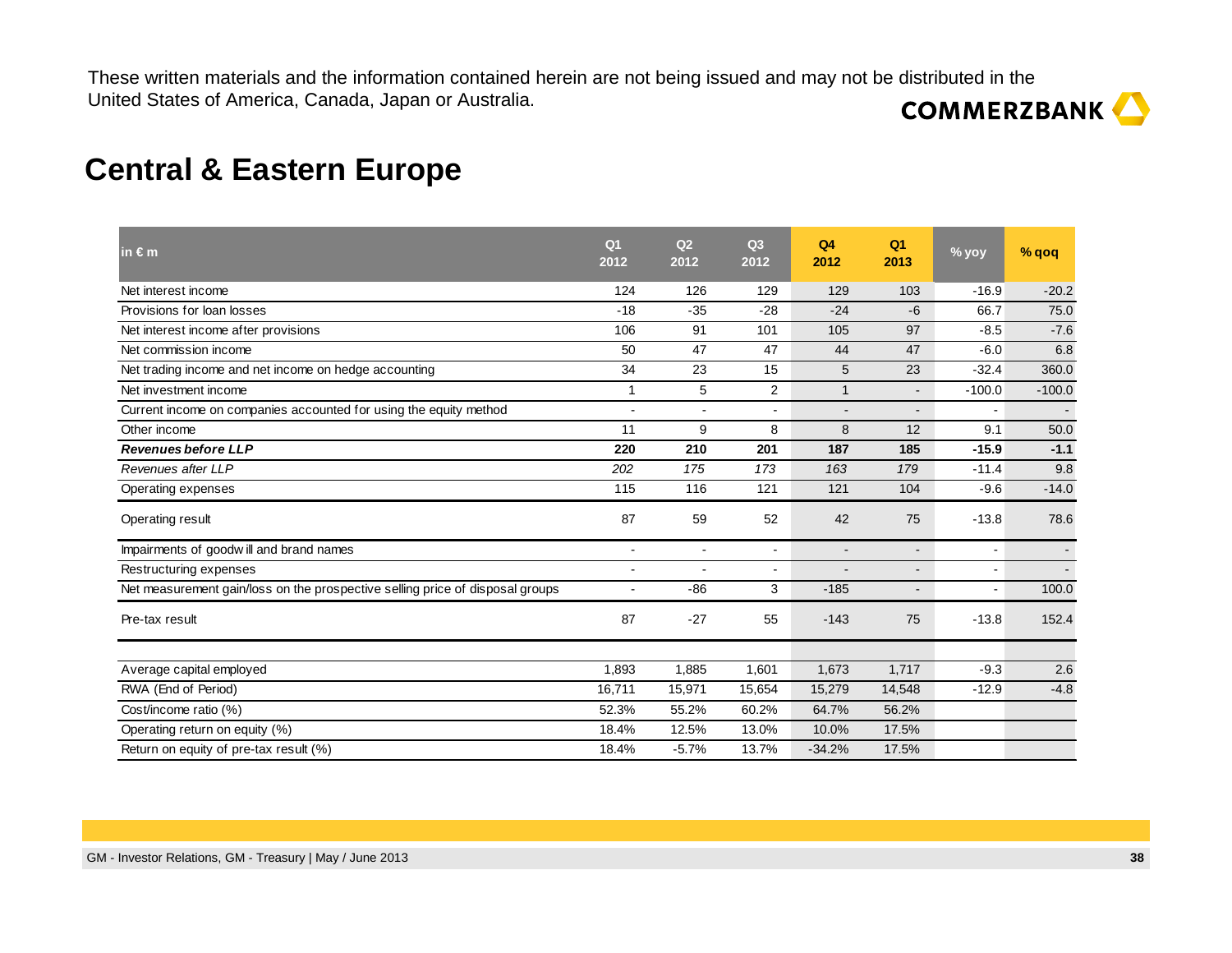### **Corporates & Markets**

| in $\epsilon$ m                                                               | Q <sub>1</sub><br>2012   | Q2<br>2012 | Q <sub>3</sub><br>2012 | Q <sub>4</sub><br>2012 | Q <sub>1</sub><br>2013 | % yoy                    | % qoq    |
|-------------------------------------------------------------------------------|--------------------------|------------|------------------------|------------------------|------------------------|--------------------------|----------|
| Net interest income                                                           | 295                      | 536        | $-24$                  | 442                    | 196                    | $-33.6$                  | $-55.7$  |
| Provisions for loan losses                                                    | $-27$                    | $-23$      | 17                     | $-19$                  | 26                     | 196.3                    | 236.8    |
| Net interest income after provisions                                          | 268                      | 513        | $-7$                   | 423                    | 222                    | $-17.2$                  | $-47.5$  |
| Net commission income                                                         | 104                      | 72         | 114                    | 87                     | 82                     | $-21.2$                  | $-5.7$   |
| Net trading income and net income on hedge accounting                         | $-2$                     | $-226$     | 313                    | $-309$                 | 307                    | 15,450.0                 | 199.4    |
| Net investment income                                                         | 3                        | 1          | 121                    | 83                     | $-6$                   | $-300.0$                 | $-107.2$ |
| Current income on companies accounted for using the equity method             | 6                        | 3          | 3                      |                        | $\overline{2}$         | $-66.7$                  |          |
| Other income                                                                  | $-8$                     | 3          | $-29$                  | 10                     | $\overline{2}$         | 125.0                    | $-80.0$  |
| <b>Revenues before LLP</b>                                                    | 398                      | 389        | 498                    | 313                    | 583                    | 46.5                     | 86.3     |
| Revenues after LLP                                                            | 371                      | 366        | 515                    | 294                    | 609                    | 64.2                     | 107.1    |
| Operating expenses                                                            | 341                      | 320        | 323                    | 363                    | 338                    | $-0.9$                   | $-6.9$   |
| Operating result                                                              | 30                       | 46         | 192                    | $-69$                  | 271                    | 803.3                    | 492.8    |
| Impairments of goodwill and brand names                                       | $\overline{\phantom{a}}$ |            | $\blacksquare$         | $\blacksquare$         | $\blacksquare$         |                          |          |
| Restructuring expenses                                                        |                          |            | $\overline{a}$         |                        | ۰.                     | $\overline{\phantom{a}}$ |          |
| Net measurement gain/loss on the prospective selling price of disposal groups |                          |            | $\blacksquare$         |                        | $\blacksquare$         | $\blacksquare$           |          |
| Pre-tax result                                                                | 30                       | 46         | 192                    | $-69$                  | 271                    | 803.3                    | 492.8    |
| Average capital employed                                                      | 3,244                    | 3,233      | 3,081                  | 3,285                  | 3,254                  | 0.3                      | $-1.0$   |
| RWA (End of Period)                                                           | 32,310                   | 26,129     | 29,891                 | 29,776                 | 33,908                 | 4.9                      | 13.9     |
| Cost/income ratio (%)                                                         | 85.7%                    | 82.3%      | 64.9%                  | 116.0%                 | 58.0%                  |                          |          |
| Operating return on equity (%)                                                | 3.7%                     | 5.7%       | 24.9%                  | $-8.4%$                | 33.3%                  |                          |          |
|                                                                               | 3.7%                     | 5.7%       | 24.9%                  |                        | 33.3%                  |                          |          |
| Return on equity of pre-tax result (%)                                        |                          |            |                        | $-8.4%$                |                        |                          |          |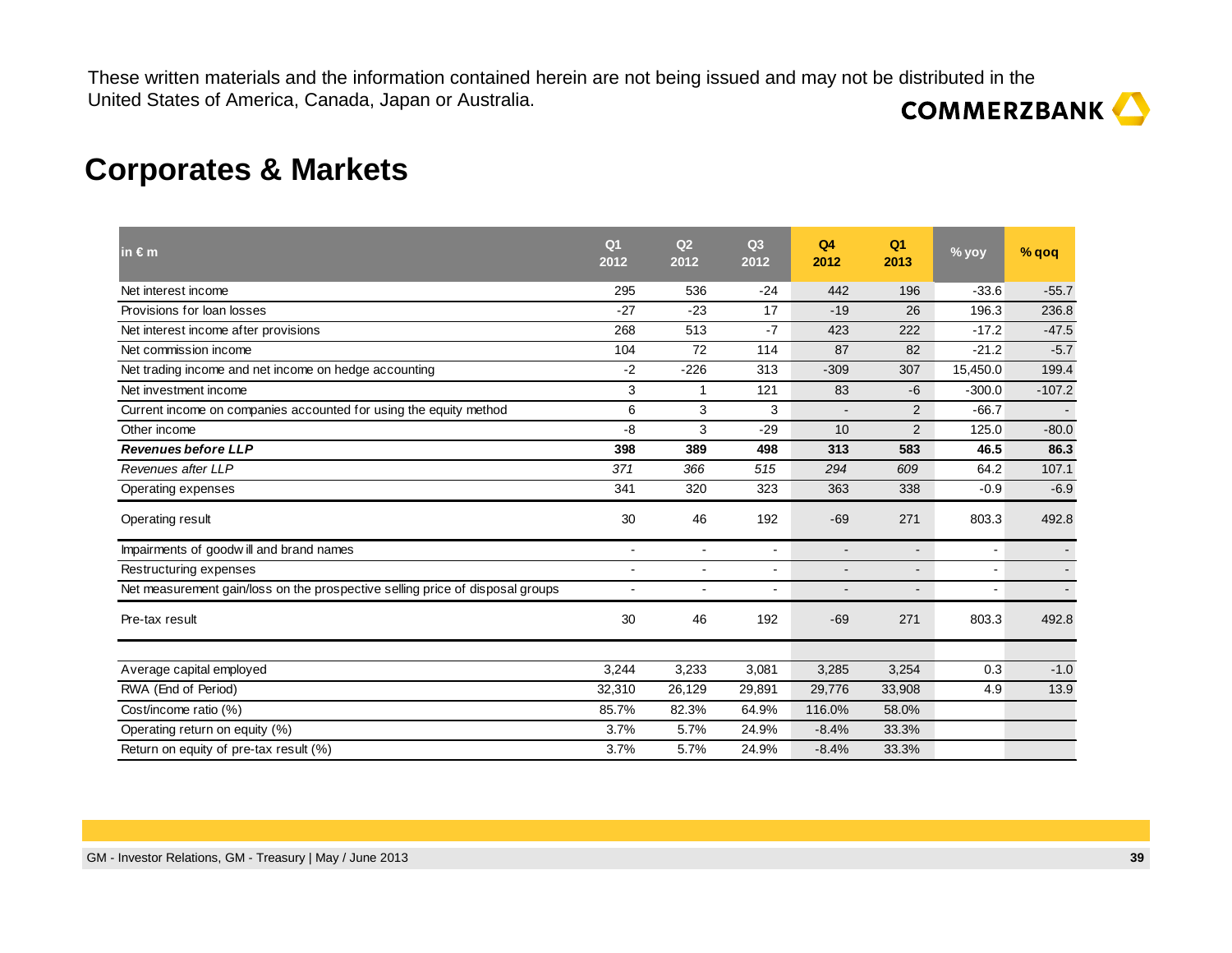### **Non-Core Assets**

| in $\epsilon$ m                                                               | Q <sub>1</sub><br>2012 | Q <sub>2</sub><br>2012 | Q <sub>3</sub><br>2012 | Q <sub>4</sub><br>2012 | Q <sub>1</sub><br>2013   | % yoy    | % qoq   |
|-------------------------------------------------------------------------------|------------------------|------------------------|------------------------|------------------------|--------------------------|----------|---------|
| Net interest income                                                           | 185                    | 156                    | 126                    | 208                    | 169                      | $-8.6$   | $-18.8$ |
| Provisions for loan losses                                                    | $-178$                 | $-301$                 | $-383$                 | $-512$                 | $-175$                   | 1.7      | 65.8    |
| Net interest income after provisions                                          | $\overline{7}$         | $-145$                 | $-257$                 | $-304$                 | -6                       | $-185.7$ | 98.0    |
| Net commission income                                                         | 30                     | 19                     | 25                     | 30                     | 19                       | $-36.7$  | $-36.7$ |
| Net trading income and net income on hedge accounting                         | $-215$                 | 124                    | $-70$                  | $-71$                  | $-43$                    | 80.0     | 39.4    |
| Net investment income                                                         | $-203$                 | $-54$                  | $-79$                  | 13                     | 8                        | 103.9    | $-38.5$ |
| Current income on companies accounted for using the equity method             | $-1$                   | 1                      | $\blacksquare$         | $-2$                   | $-2$                     | $-100.0$ |         |
| Other income                                                                  | 26                     | $-8$                   | $-5$                   | $-11$                  | 20                       | $-23.1$  | 281.8   |
| <b>Revenues before LLP</b>                                                    | $-178$                 | 238                    | $-3$                   | 167                    | 171                      | 196.1    | 2.4     |
| Revenues after LLP                                                            | $-356$                 | $-63$                  | $-386$                 | $-345$                 | $-4$                     | 98.9     | 98.8    |
| Operating expenses                                                            | 98                     | 88                     | 91                     | 103                    | 83                       | $-15.3$  | $-19.4$ |
| Operating result                                                              | $-454$                 | $-151$                 | $-477$                 | $-448$                 | $-87$                    | 80.8     | 80.6    |
| Impairments of goodwill and brand names                                       |                        |                        | $\blacksquare$         | $\blacksquare$         | $\blacksquare$           |          |         |
| Restructuring expenses                                                        | 34                     | 9                      |                        | $\overline{a}$         | $\blacksquare$           | $-100.0$ |         |
| Net measurement gain/loss on the prospective selling price of disposal groups |                        |                        | ٠                      | $\overline{a}$         | $\overline{\phantom{a}}$ |          |         |
| Pre-tax result                                                                | $-488$                 | $-160$                 | $-477$                 | $-448$                 | $-87$                    | 82.2     | 80.6    |
| Average capital employed                                                      | 10,226                 | 10,118                 | 10,053                 | 9,617                  | 10,058                   | $-1.6$   | 4.6     |
| RWA (End of Period)                                                           | 66,543                 | 63,069                 | 64,570                 | 67,782                 | 65,135                   | $-2.1$   | $-3.9$  |
| Cost/income ratio (%)                                                         | n/a                    | 37.0%                  | n/a                    | 61.7%                  | 48.5%                    |          |         |
| Operating return on equity (%)                                                | $-17.8%$               | $-6.0%$                | $-19.0%$               | $-18.6%$               | $-3.5%$                  |          |         |
| Return on equity of pre-tax result (%)                                        | $-19.1%$               | $-6.3%$                | $-19.0%$               | $-18.6%$               | $-3.5%$                  |          |         |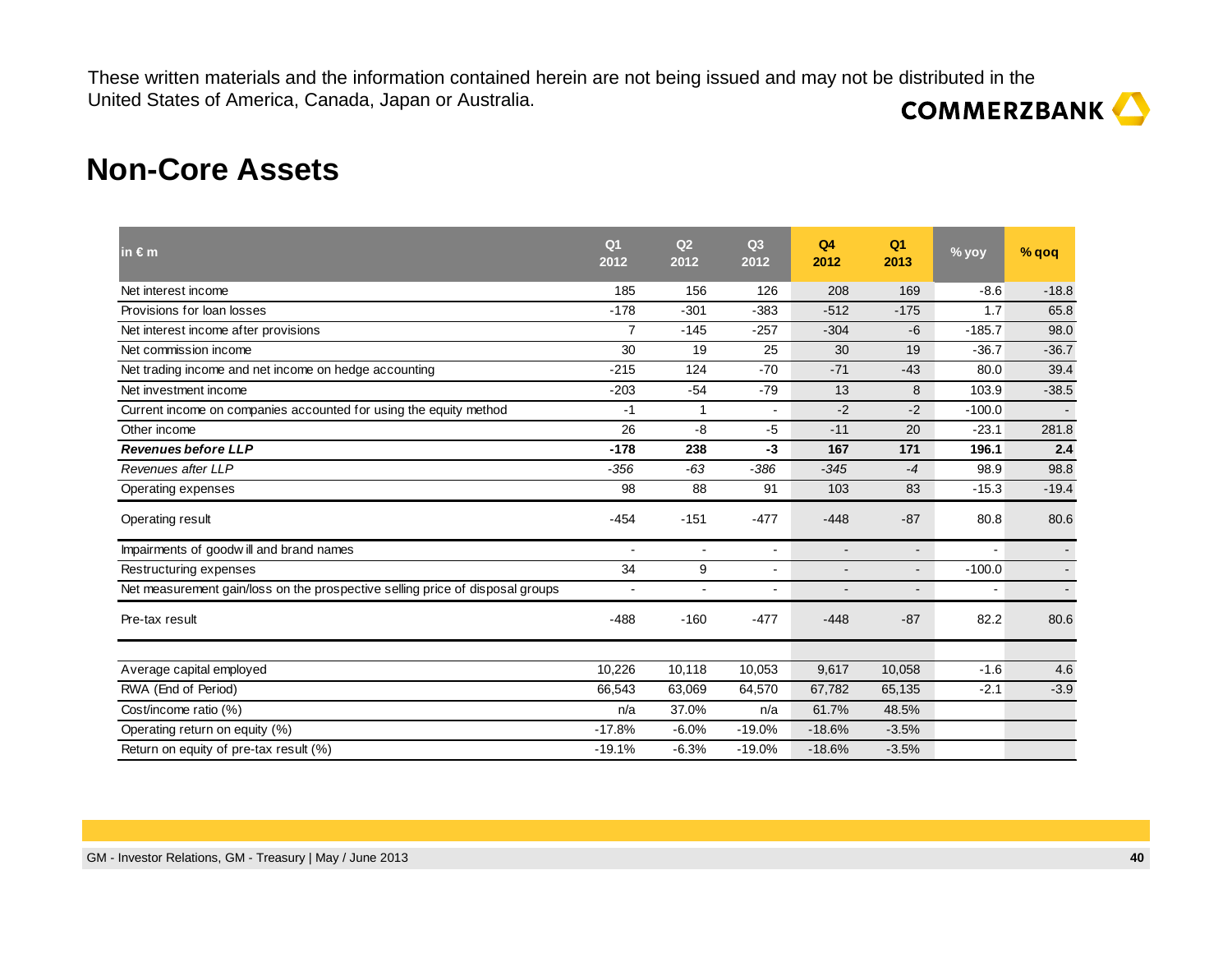| in $\epsilon$ m                                                               | Q <sub>1</sub><br>2012   | Q <sub>2</sub><br>2012   | Q <sub>3</sub><br>2012   | Q <sub>4</sub><br>2012   | Q <sub>1</sub><br>2013   | % yoy    | $%$ qoq                  |
|-------------------------------------------------------------------------------|--------------------------|--------------------------|--------------------------|--------------------------|--------------------------|----------|--------------------------|
| Net interest income                                                           | 36                       | 30                       | $\overline{\phantom{a}}$ |                          | $\overline{\phantom{0}}$ | $-100.0$ |                          |
| Provisions for loan losses                                                    | $-16$                    | 13                       | $\overline{\phantom{a}}$ |                          | $\overline{\phantom{0}}$ | 100.0    | $\overline{\phantom{a}}$ |
| Net interest income after provisions                                          | 20                       | 43                       | $\overline{\phantom{a}}$ |                          | $\overline{\phantom{0}}$ | $-100.0$ |                          |
| Net commission income                                                         | $\blacksquare$           | ÷,                       | $\blacksquare$           |                          | $\overline{\phantom{0}}$ |          | $\blacksquare$           |
| Net trading income and net income on hedge accounting                         | 138                      | $-16$                    | $\blacksquare$           |                          | $\overline{\phantom{0}}$ | $-100.0$ | $\overline{\phantom{a}}$ |
| Net investment income                                                         | 17                       | 11                       | ٠                        |                          | $\overline{\phantom{0}}$ | $-100.0$ | $\overline{\phantom{a}}$ |
| Current income on companies accounted for using the equity method             | $\overline{\phantom{a}}$ | $\overline{\phantom{a}}$ | ٠                        |                          | $\overline{\phantom{0}}$ |          | $\overline{\phantom{a}}$ |
| Other income                                                                  |                          | $-1$                     | $\overline{\phantom{a}}$ |                          | $\overline{\phantom{0}}$ | $-100.0$ | $\blacksquare$           |
| <b>Revenues before LLP</b>                                                    | 192                      | 24                       | $\blacksquare$           | $\blacksquare$           | $\blacksquare$           | $-100.0$ | $\blacksquare$           |
| Revenues after LLP                                                            | 176                      | 37                       | $\overline{\phantom{a}}$ |                          | $\overline{\phantom{0}}$ | $-100.0$ | $\overline{\phantom{a}}$ |
| Operating expenses                                                            | 12                       | 17                       | ٠                        | $\overline{\phantom{a}}$ | $\overline{\phantom{0}}$ | $-100.0$ | $\overline{\phantom{a}}$ |
| Operating result                                                              | 164                      | 20                       | ٠                        |                          | $\overline{\phantom{a}}$ | $-100.0$ |                          |
| Impairments of goodwill and brand names                                       | $\overline{\phantom{a}}$ | $\overline{\phantom{a}}$ | $\overline{\phantom{a}}$ |                          | $\overline{\phantom{a}}$ | ٠        |                          |
| Restructuring expenses                                                        | $\blacksquare$           | ٠                        | $\overline{\phantom{a}}$ |                          | $\overline{\phantom{0}}$ |          |                          |
| Net measurement gain/loss on the prospective selling price of disposal groups | $\overline{\phantom{a}}$ | $\overline{\phantom{a}}$ | ٠                        |                          | $\overline{\phantom{0}}$ |          |                          |
| Pre-tax result                                                                | 164                      | 20                       | $\overline{\phantom{a}}$ |                          | $\overline{\phantom{a}}$ | $-100.0$ |                          |
|                                                                               |                          |                          |                          |                          |                          |          |                          |
| Average capital employed                                                      | 1,704                    | 1,052                    | ٠                        |                          | $\overline{\phantom{0}}$ | $-100.0$ | $\overline{\phantom{a}}$ |
| RWA (End of Period)                                                           | 9,504                    | 8,975                    | ٠                        |                          |                          | $-100.0$ | $\overline{\phantom{a}}$ |

### **Portfolio Restructuring Unit**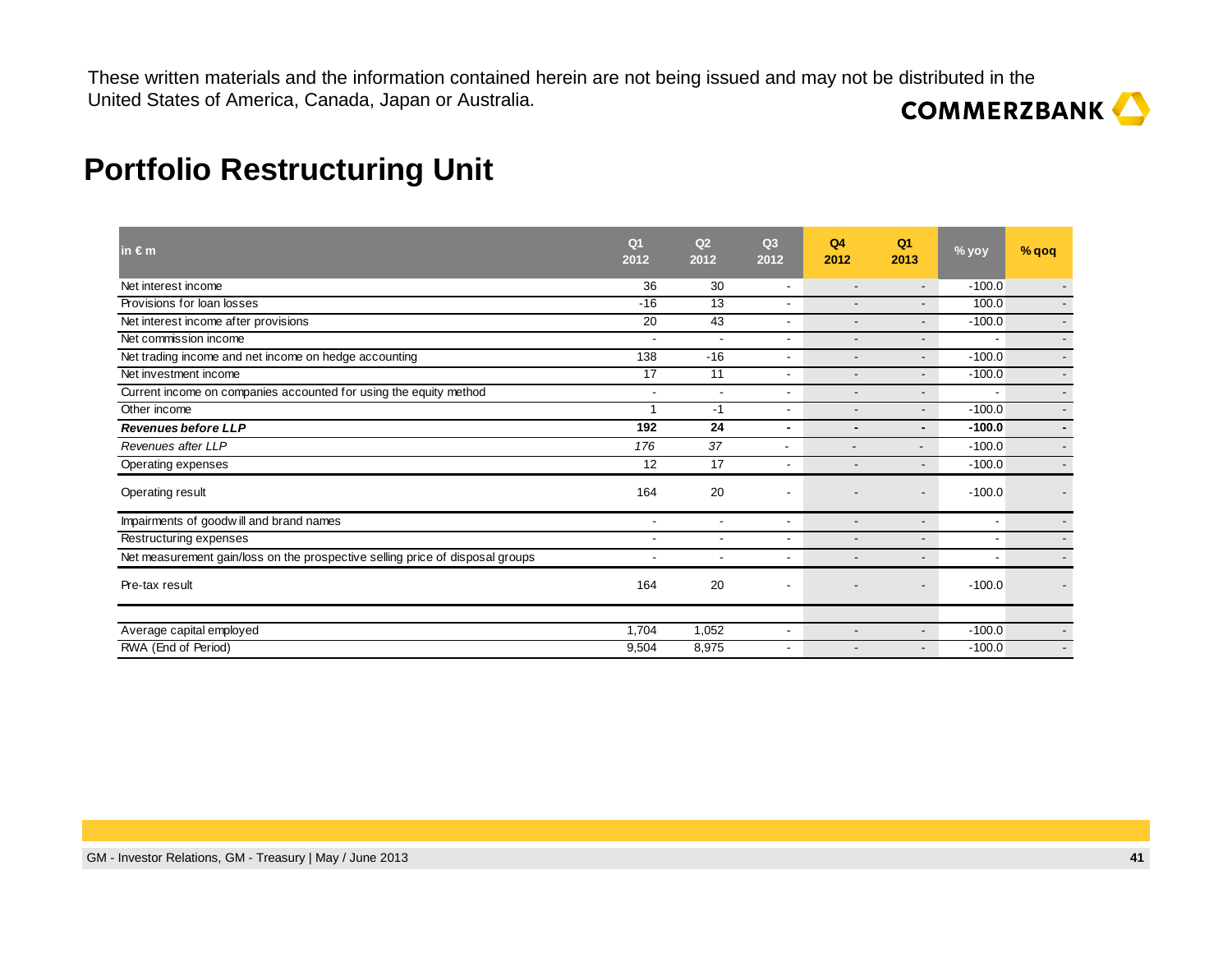### **Others & Consolidation**

| $\mathsf{in} \in \mathsf{m}$                                                  | Q <sub>1</sub><br>2012   | Q2<br>2012               | Q3<br>2012               | Q <sub>4</sub><br>2012   | Q <sub>1</sub><br>2013 | % yoy                    | % qoq      |
|-------------------------------------------------------------------------------|--------------------------|--------------------------|--------------------------|--------------------------|------------------------|--------------------------|------------|
| Net interest income                                                           | 41                       | 1                        | 136                      | 33                       | $\blacksquare$         | $-100.0$                 | $-100.0$   |
| Provisions for loan losses                                                    |                          |                          |                          | $-1$                     | $\mathbf{1}$           | $\blacksquare$           | 200.0      |
| Net interest income after provisions                                          | 41                       | 1                        | 136                      | 32                       | $\mathbf{1}$           | $-97.6$                  | $-96.9$    |
| Net commission income                                                         | $-6$                     | -9                       | $-1$                     | $-11$                    | -8                     | $-33.3$                  | 27.3       |
| Net trading income and net income on hedge accounting                         | 220                      | 178                      | $-22$                    | $-12$                    | 28                     | $-87.3$                  | 333.3      |
| Net investment income                                                         | 5                        | 20                       | $-10$                    | 117                      | $-1$                   | $-120.0$                 | $-100.9$   |
| Current income on companies accounted for using the equity method             | -1                       |                          | 4                        | $\overline{\phantom{a}}$ | $-1$                   | $\blacksquare$           |            |
| Other income                                                                  | $-8$                     | $-20$                    | 21                       | $-13$                    | $-83$                  | $-937.5$                 | $-538.5$   |
| <b>Revenues before LLP</b>                                                    | 251                      | 170                      | 128                      | 114                      | $-65$                  | $-125.9$                 | $-157.0$   |
| Revenues after LLP                                                            | 251                      | 170                      | 128                      | 113                      | $-64$                  | $-125.5$                 | $-156.6$   |
| Operating expenses                                                            | 125                      | 119                      | 116                      | 77                       | 121                    | $-3.2$                   | 57.1       |
| Operating result                                                              | 126                      | 51                       | 12                       | 36                       | $-185$                 | $-246.8$                 | $-613.9$   |
| Impairments of goodwill and brand names                                       | $\overline{\phantom{a}}$ | $\overline{\phantom{0}}$ | $\overline{\phantom{a}}$ | $\overline{a}$           | $\overline{a}$         | $\overline{\phantom{a}}$ |            |
| Restructuring expenses                                                        |                          |                          |                          |                          | 493                    | $\blacksquare$           |            |
| Net measurement gain/loss on the prospective selling price of disposal groups | $\blacksquare$           |                          | $\blacksquare$           |                          | $\blacksquare$         | ٠                        |            |
| Pre-tax result                                                                | 126                      | 51                       | 12                       | 36                       | $-678$                 | $-638.1$                 | $-1,983.3$ |
| Average capital employed                                                      | 1,236                    | 3,291                    | 5,007                    | 5,084                    | 3,815                  | 208.6                    | $-25.0$    |
| RWA (End of Period)                                                           | 15,753                   | 14,049                   | 14,948                   | 12,436                   | 12,033                 | $-23.6$                  | $-3.2$     |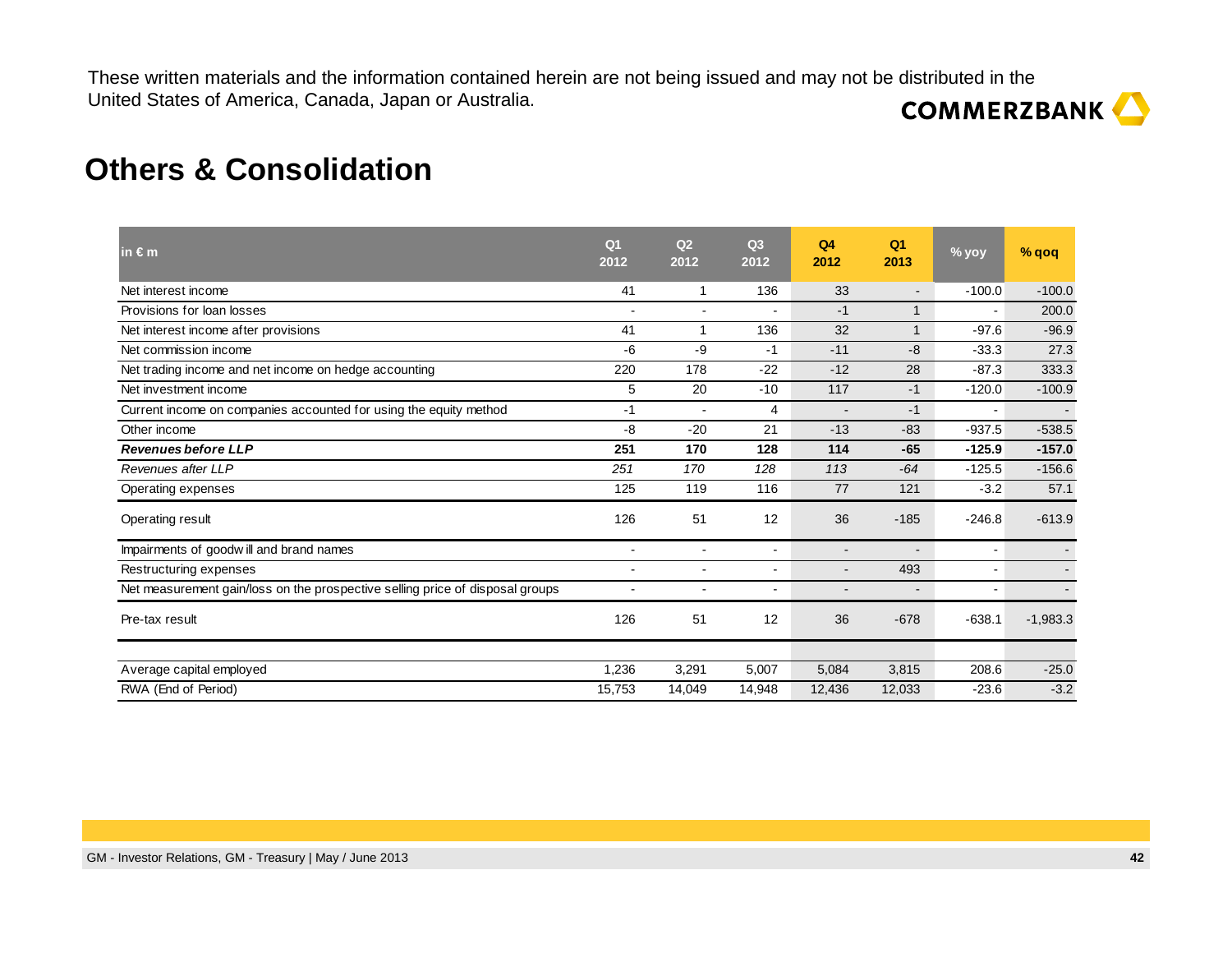# **Group equity definitions**

| <b>Reconciliation of equity definitions</b>          |                         |         | <b>Equity basis for RoE</b>             |
|------------------------------------------------------|-------------------------|---------|-----------------------------------------|
|                                                      | Q1 2013                 | 3M      |                                         |
| Equity definitions in €m                             | End of<br><b>Period</b> | Average |                                         |
| Subscribed capital                                   | 5,827                   | 5,827   |                                         |
| Capital reserve                                      | 8,732                   | 8,733   |                                         |
| Retained earnings                                    | 10,948                  | 10,990  |                                         |
| Silent participations SoFFin / Allianz               | 2,376                   | 2,376   |                                         |
| Currency translation reserve                         | $-77$                   | $-105$  |                                         |
| Consolidated P&L*)                                   | $-147$                  | $-2$    |                                         |
| Investors' Capital without non-controlling interests | 27,659                  | 27,819  | <b>Basis for RoE on net result</b>      |
| Non-controlling interests (IFRS)**)                  | 857                     | 855     |                                         |
| <b>Investors' Capital</b>                            | 28,516                  | 28,674  | Basis for operating RoE and pre-tax RoE |
| Capital deductions, goodwill and other adjustments   | $-4,350$                |         |                                         |
| Basel II core capital without hybrid capital         | 24,166                  |         |                                         |
| Hybrid capital                                       | 2,284                   |         |                                         |
| <b>Basel II Tier I capital</b>                       | 26,450                  |         |                                         |

\* After deduction of distribution to silent participants

\*\* excluding: Revaluation reserve and cash flow hedges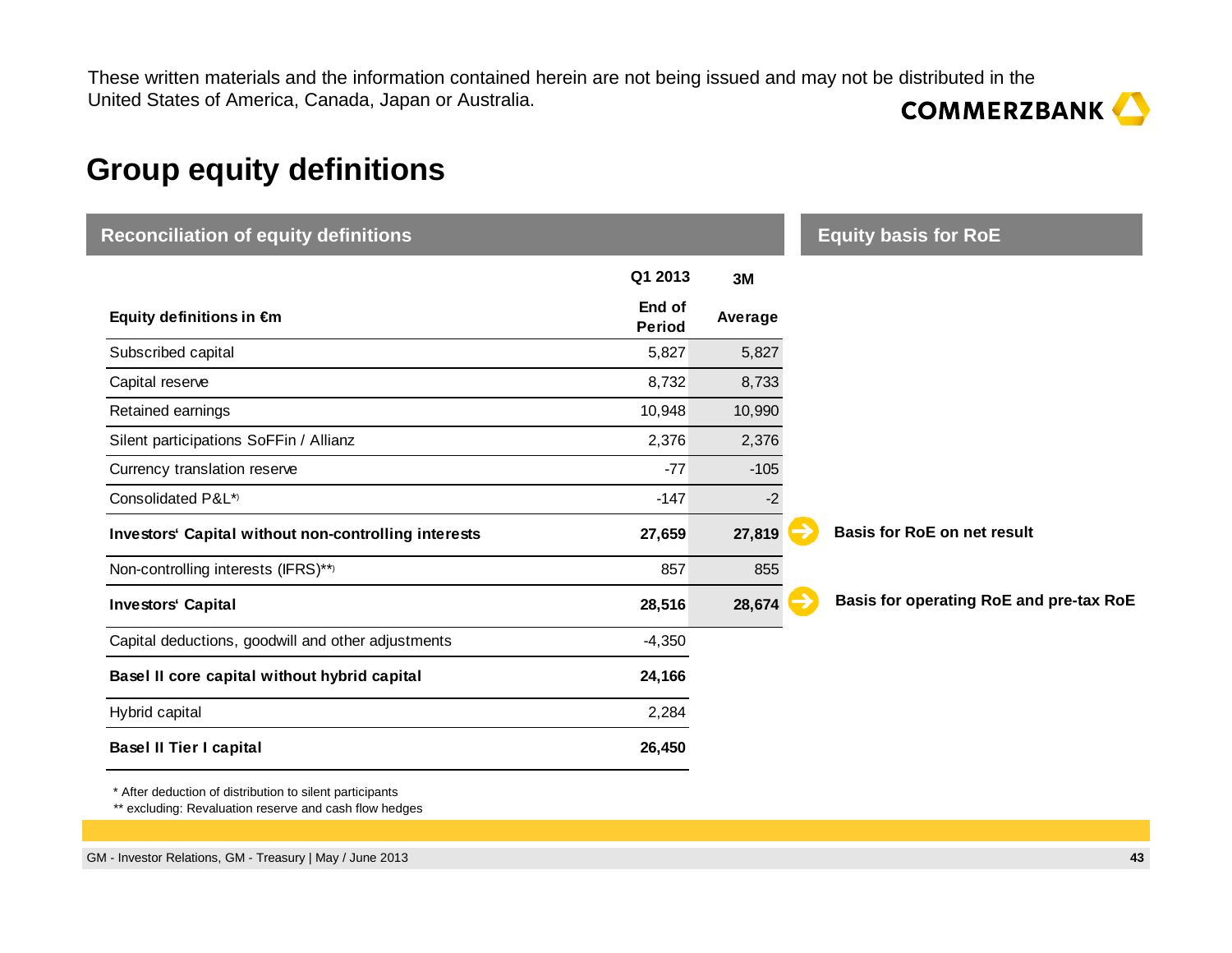#### **For more information, please contact Commerzbank**´**<sup>s</sup> IR team:**

**Tanja Birkholz (Head of Investor Relations / Executive Management Board Member)**P: +49 69 136 23854M: tanja.birkholz@commerzbank.com

**Jürgen Ackermann** (Europe / US)P: +49 69 136 22338M: juergen.ackermann@commerzbank.com

**Dirk Bartsch** (Strategic IR)P: +49 69 136 2 2799 M: dirk.bartsch@commerzbank.com

**Ute Heiserer-Jäckel** (Retail Investors)P: +49 69 136 41874M: ute.heiserer-jaeckel@commerzbank.com

**Simone Nuxoll (Retail Investors)** P: +49 69 136 45660M: simone.nuxoll@commerzbank.com

**Michael H. Klein** (UK / Non-Euro Europe / Asia / Fixed Income)P: +49 69 136 24522M: michael.klein@commerzbank.com

**Maximilian Bicker** (UK / Non-Euro Europe / Asia / Fixed Income)P: +49 69 136 28696M: maximilian.bicker@commerzbank.com

**ir@commerzbank.comwww.ir.commerzbank.com**